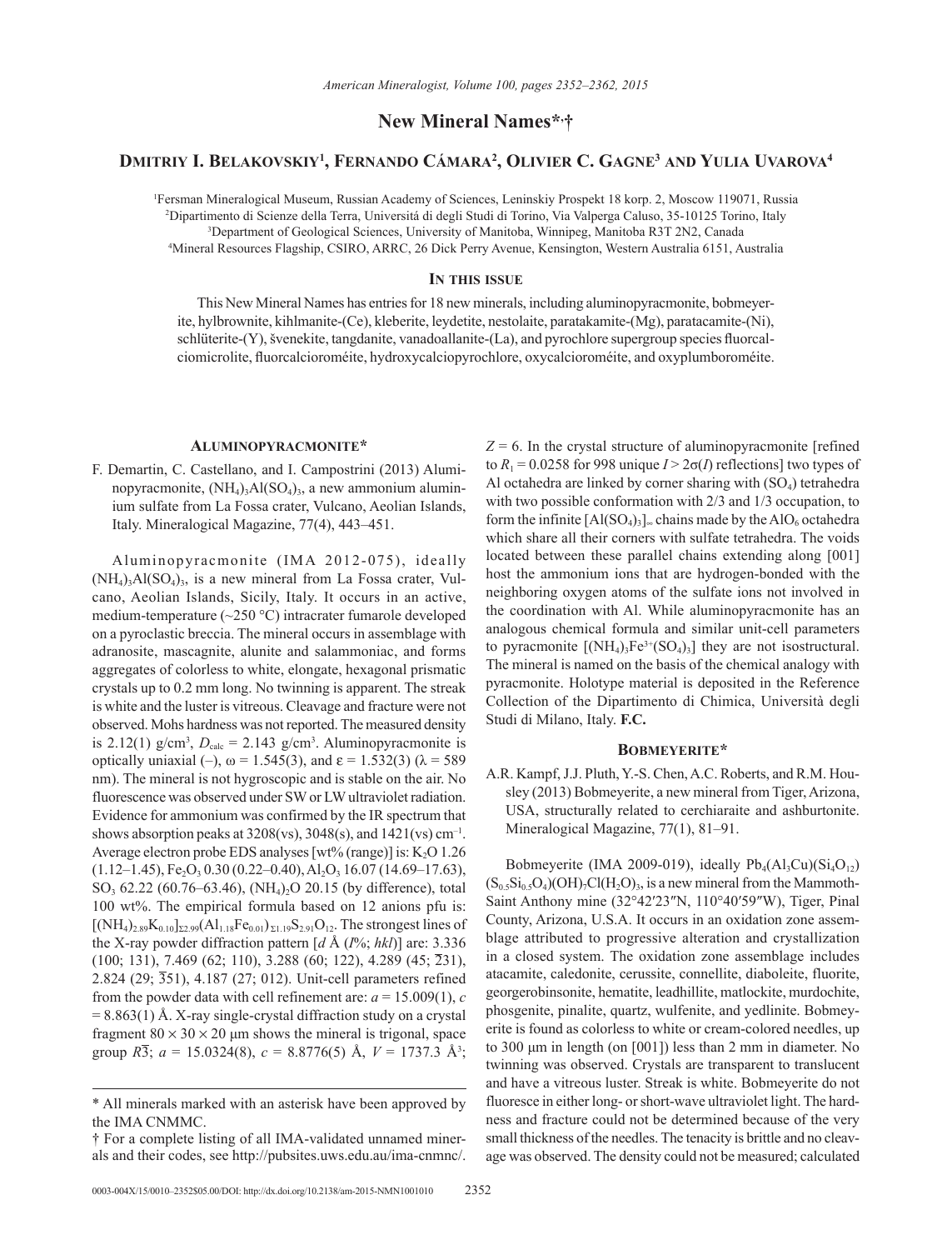density is 4.381 g/cm3 , based on the empirical chemical formula and the unit-cell parameters determined by single-crystal X-ray diffraction. Bobmeyerite dissolves very slowly in concentrated HCl; it is insoluble and unreactive in concentrated  $H_2SO_4$  and 70% HNO<sub>3</sub>. Optically bobmeyerite is biaxial (–) with  $\alpha \approx \beta$  = 1.759(2), γ = 1.756(4), 2*V* was not determined*;* orientationis *X* = **c**; *Y* or  $Z = \mathbf{a}$  or **b**. The absorption bands in 1200–430 cm<sup>-1</sup> range in the infrared spectrum of bobmeyerite include contributions from  $SiO<sub>4</sub>$  tetrahedra and four-member silicate ring. The absence of  $CO<sub>3</sub>$  is confirmed by the absence of the  $CO<sub>3</sub>$  absorption bands. The presence of OH and  $H_2O$  groups is confirmed by the stretching vibrations present at  $3386 \text{ cm}^{-1}$  and the bending vibration at 1649 cm<sup>-1</sup>. The average of electron probe WDS analysis [wt% (range)] is: CaO 0.14 (0.12–0.17), PbO 54.83 (53.37–56.48), CuO 4.94 (4.28–6.06), Al<sub>2</sub>O<sub>3</sub> 10.02 (9.64–10.40), SiO<sub>2</sub> 17.09  $(16.80-18.01)$ , SO<sub>3</sub> 3.00  $(2.74-3.20)$ , Cr<sub>2</sub>O<sub>3</sub> 0.85  $(0.44-146)$ , F 0.64 (0.34–0.86), Cl 2.41 (1.80–3.17), H<sub>2</sub>O (based on the structure) 6.89 (5.91–8.37) –O=F,Cl 0.81 (0.55–1.04), total 100 wt% (normalized to provide a total of 100 wt% because of the reduced size of needles and rapid dehydration under the beam under vacuum). The empirical formula calculated on the basis of 27 anions (O+Cl+F) pfu is  $Pb_{3.80}Ca_{0.04}Al_{3.04}Cu_{0.96}^{2+}Cr_{0.13}^{3+}Si_{4.40}$  $S_{0.58}O_{24.43}Cl_{1.05}F_{0.52}H_{11.83}$ . The strongest lines of the X-ray powder diffraction pattern [*d* Å (*I*; *hkl*)] are: 10.051 (35; 110), 5.474 (54; 011,101), 5.011 (35; 220), 4.333 (43; 121,211), 3.545 (34; 040,400), 3.278 (77; 330,231,321), 2.9656 (88; 141,002,411), 2.5485 (93; 051,222,501), 1.873 (39; multiple). Unit-cell parameters refined from the powder data with whole-pattern fitting are: *a* = 13.952(3), *b* = 14.257(3), *c* = 5.9000(10) Å, *V* = 1173.6 Å<sup>3</sup>. A crystal of  $80 \times 2 \times 2$  µm was used for a single crystal study (ChemMatCARS, Sector 15, Advanced Photon Source at Argonne National Laboratory), yielding orthorhombic symmetry, space group *Pnnm*, *a* = 13.969(9), *b* = 14.243(10), *c* = 5.893(4) Å,  $V = 1172.4$  Å<sup>3</sup>,  $Z = 2$ . The crystal structure was solved by direct methods and refined to  $R_1 = 7.91\%$  using  $1057$  [ $F \geq 4\sigma(F)$ ] reflections. Bobmeyerite has the same structural framework as cerchiaraite and ashburtonite, although it is orthorhombic, rather than tetragonal:  $SiO<sub>4</sub>$  tetrahedra share corners to form four-membered  $Si<sub>4</sub>O<sub>12</sub>$  rings centered on the **c** axis. The rings are linked by chains of edge-sharing  $AIO<sub>6</sub>$  octahedra, which also run parallel to [001]. The framework thereby created contains large channels, which run parallel to [001]. The Cl site is centered on the **c** axis and alternates along  $[001]$  with the  $Si<sub>4</sub>O<sub>12</sub>$  rings. Two non-equivalent Pb atoms are located around the periphery of the channels. Both are 11-coordinated, bonding to the Cl atom on the **c** axis, to eight O atoms in the framework and to two O sites in the channel. They are off-center in these coordinations, as is typical of  $Pb^{2+}$  with stereo-active lone-electron pairs. The channels also contains  $H_2O$  groups loosely bonded to the Pb atoms. There are S, Cr, and excess Si determined by EMPA,  $(S_{0.58}Si_{0.40}Cr_{0.13}^{3+})_{\Sigma1.11}$ , that must be accommodated in the channel, presumably in tetrahedral coordination to O, but FTIR did not confirmed this hypothesis. The name honors Robert (Bob) Owen Meyer (b.1956) of Maple Valley, Washington, U.S.A. He acquired the first mineral from Mammoth-Saint Anthony mine in 1978 and since then he has intensively studied the minerals of that deposit, discovering the first specimen of the rare mineral munakataite. He also predicted the new mineral described

with his name. No specimen could be qualified as the holotype. Three cotype specimens are housed in the collections of Mineral Sciences Department, Natural History Museum of Los Angeles County, Los Angeles, California, U.S.A.), catalogue numbers 63824, 63825, and 63826. **F.C.**

**Comment:** It should be  $\alpha = 1.756(4)$ ,  $\beta \approx \gamma = 1.759(2)$ °.

#### **Hylbrownite\***

P. Elliott, J. Brugger, T. Caradoc-Davies, and A. Pring (2013) Hylbrownite,  $Na<sub>3</sub>MgP<sub>3</sub>O<sub>10</sub>$  12H<sub>2</sub>O, a new triphosphate mineral from the Dome Rock Mine, South Australia: description and crystal structure. Mineralogical Magazine, 77(3), 385–398.

Hylbrownite (IMA2009-016), ideally Na<sub>3</sub>MgP<sub>3</sub>O<sub>10</sub>·12H<sub>2</sub>O, is a new mineral species from the Dome Rock mine, Boolcoomatta Reserve, Olary Province, South Australia, Australia. The Dome Rock deposit consists of ore-bodies interpreted to be hypergene in origin that are most likely related to the invasion of metasediments by granite intrusives, where mineralizing solutions gained access to the sediments along channels formed either by minor faults or along favorable rock contacts. Secondary phosphate minerals (e.g., hylbrownite) are believed to have formed after a suite of secondary arsenate minerals, though no primary P minerals have been recorded at the mine. Hylbrownite occurs in a thin seam as aggregates and sprays of crystals, overgrowing aggregates of pale green conichalcite, crusts of chrysocolla and crusts of a black, amorphous Cu-Mn-Co silicate with a gray quartzite matrix with very minor goethite and muscovite. On a second specimen, hylbrownite crystal sprays occur on an iron oxide-stained quartzite matrix associated with cuprite, malachite, azurite, and goethite. Crystals of hylbrownite are thin prismatic to acicular up to  $0.12 \times 0.02$  mm, are elongated along [001] and show forms {010}, {100}, {001}, {210}, and {201}. Hylbrownite is colorless to white, is transparent, has a white streak, vitreous luster, is brittle, has good cleavage parallel to {001} and to {100} and has uneven fracture. Mohs hardness was not determined due to the small size of the crystals.  $D_{\text{meas}} =$ 1.81(4)  $g/cm^3$ ,  $D_{calc} = 1.82 g/cm^3$ . Hylbrownite is optically biaxial (–), with  $\alpha = 1.390(4)$ ,  $\beta = 1.421(4)$ ,  $\gamma = 1.446(4)$ , and  $2V_{\text{calc}} =$ 82.2°. The mineral is non-fluorescent and nonpleochroic. The main absorption bands of the IR spectrum  $(cm<sup>-1</sup>)$  are: 3278 (OHstretching vibrations); 1670 and 1643 (H-O-H bending of  $H_2O$ groups); 1254, 1118, 1022, 995, and 906 (asymmetric stretching vibrations of PO<sub>3</sub> groups); 906 and 742 (O-P-O stretching vibrations); 692 and 658 (O-P-O bending vibrations). The average of 9 electron probe WDS analyses gives [wt% (range)]:  $Na<sub>2</sub>O$  16.08 (15.11–17.15), MgO 7.08 (5.56–8.94), CaO 0.43 (0.18–0.63),  $P_2O_5$  37.60 (35.7–40.28), H<sub>2</sub>O 38.45 (calc. from ideal formula based on structure determination), total 99.64 wt%. The empirical formula  $Na<sub>2.93</sub>Mg<sub>0.99</sub>Ca<sub>0.04</sub>P<sub>2.99</sub>O<sub>9.97</sub>$  12.03H<sub>2</sub>O based on 22 O apfu. The strongest lines in the X-ray powder-diffraction pattern [*d* Å (*I*%; *hkl*)] are: 10.530 (60; 101,101), 7.357 (80; 200), 6.951  $(100; 11\overline{1},111)$ , 4.754  $(35; 10\overline{3},103)$ , 3.934  $(40; 022)$ , 3.510  $(45;$  $30\overline{3}$ ,  $303$ ),  $3.336$  ( $35$ ;  $41\overline{1}$ ,  $411$ ). The unit-cell parameters refined from powder-diffraction data are:  $a = 14.716(2)$ ,  $b = 9.247(2)$ , *c* = 15.034(2) Å,  $β = 89.89(2)°$ ,  $V = 2045.9$  Å<sup>3</sup> Single-crystal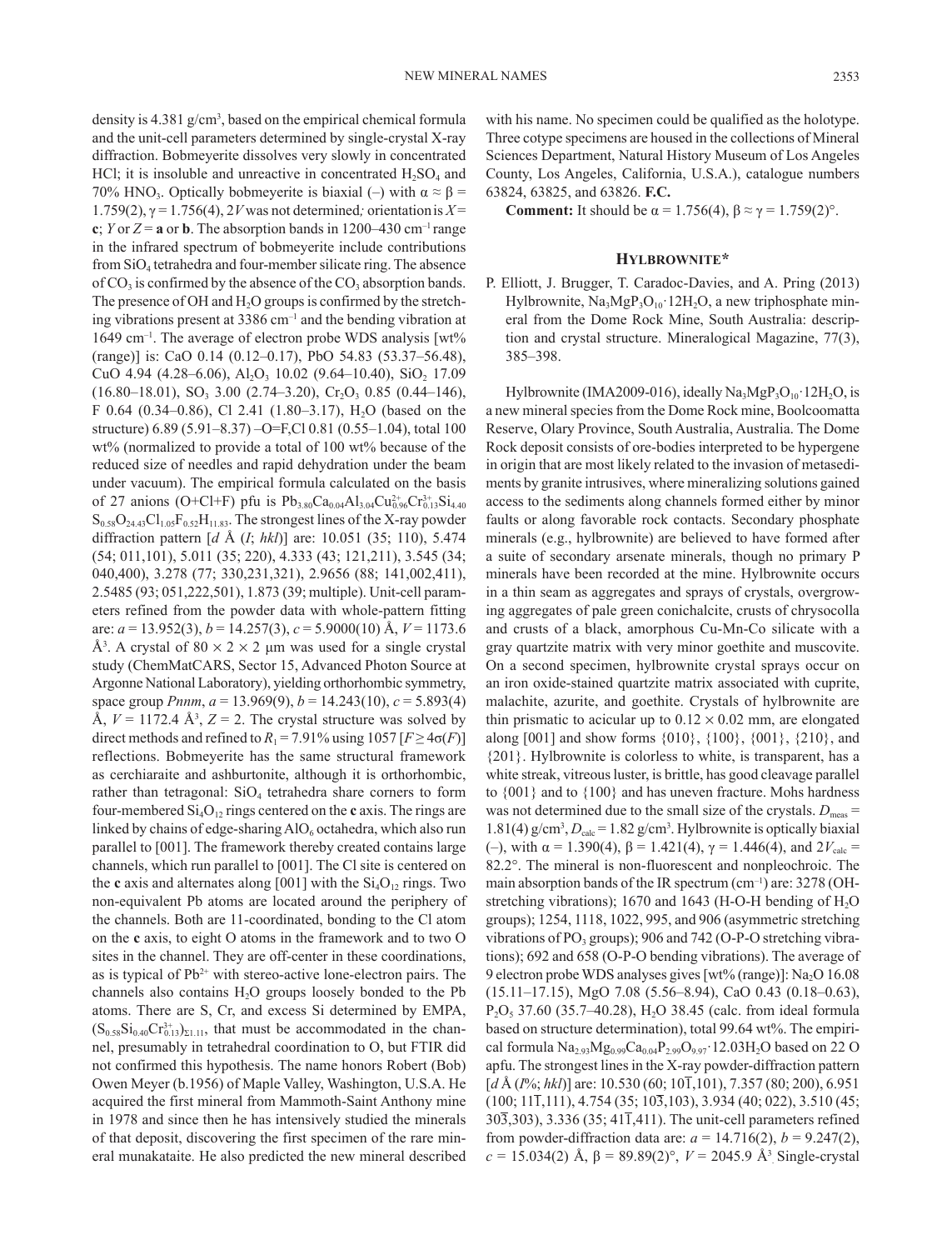X-ray synchrotron light diffraction data collected at  $T = 123$  K on a crystal of size  $55 \times 6 \times 6$  µm refined to  $R_1 = 0.045$  for 2313 unique reflections with  $I \geq 4\sigma(I)$  shows hylbrownite is monoclinic, space group  $P2_1/n$ , with  $a = 14.722(3)$ ,  $b = 9.240(2)$ , *c* = 15.052(3) Å, β = 90.01(3)°, *V* = 2047.5 Å3 , and *Z* = 4. The structure consists of  $[Mg(H_2O)_3P_3O_{10}]$  clusters linked in the *b* direction to Na octahedra by face and corner sharing, and of 6- and 7-coordinated Na polyhedra that form  $Na<sub>2</sub>O<sub>9</sub>$  groups that form chains in the *b* direction via corner sharing. The clusters and chains link in the *c* direction to form thick sheets parallel to (100) that are linked in the *a* direction via hydrogen bonds. The new mineral is named in honor of Henry Yorke Lyell Brown (1844–1928), Government Geologist of South Australia from 1882 to 1912, for his first recorded observations of the interior of the state of South Australia and the Northern Territory leading to the first geological map of the whole colony in 1899. The holotype specimen is preserved in the collection of the South Australian Museum, Adelaide, South Australia. **O.C.G.**

# **Kihlmanite-(Ce)\***

V.N. Yakovenchuk, S.V. Krivovichev, G.Y. Ivanyuk, Ya.A. Pakhomovsky, E.A. Selivanova, E.A. Zhitova, G.O. Kalashnikova, A.A. Zolotarev, J.A. Mikhailova, and G.I. Kadyrova (2014) Kihlmanite-(Ce), Ce<sub>2</sub>TiO<sub>2</sub>[SiO<sub>4</sub>](HCO<sub>3</sub>)<sub>2</sub>(H<sub>2</sub>O), a new rare-earth mineral from the pegmatites of the Khibiny alkaline massif, Kola Peninsula, Russia. Mineralogical Magazine, 78(3), 483–496.

Kihlmanite-(Ce) (IMA 2012-081), ideally  $Ce<sub>2</sub>TiO<sub>2</sub>[SiO<sub>4</sub>]$  $(HCO<sub>3</sub>)<sub>2</sub>(H<sub>2</sub>O)$ , was discovered in a vein consisting of arfvedsonite-aegirine-microcline in fenitized metavolcanic rock at the foot of the Mt Kihlman, near western contact of the Khibiny alkaline massif and the Imandra-Varzuga greenstone belt. The mountain was named after Alfred Oswald Kihlman (Kairamo), a Finnish geographer and botanist, and a member of the Wilhelm Ramsay expeditions; and the mineral is therefore named after the type locality and Alfred Oswald Kihlman. The mineral was found in a large, symmetrically zoned pegmatitic vein, varying from 0.5 to 2 m in width and 280 m long hosted by fenite. The vein selvages are  $\sim$ 25 cm wide and are consist of acicular arfvedsonite with minor albite, eudialyte, lamprophyllite, and astrophyllite. Intermediate vein zones (30–70 cm) and are composed of fine-grained albite, black acicular aegirine and ochre-brown rinkite. In some places, there are granular segregations of natrolite and willemite (up to 2 cm); fluorapatite, lorenzenite, vinogradovite, fluorite, ancylite-(Ce), loparite-(Ce), radiating aggregates (up to 2 cm) of golden-green tundrite-(Ce) and reddish-brown kihlmanite-(Ce). In places, kihlmanite-(Ce) forms close intergrowths with tundrite-(Ce). Vein's axial zone is composed of large tabular crystals of microcline (up to 12 cm in diameter), with massive nepheline and sodalite, radiating aggregates of aegirine and also with loparite-(Ce), rinkite, eudialyte, aenigmatite, arfvedosnite, and anhedral grains of sphalerite and galena. Tundrite-(Ce) and kihlmanite-(Ce) are considered to be products of low-temperature hydrothermal alteration of rinkite and loparite-(Ce), and are commonly intergrown. The new mineral occurs in the form of brown spherulites up to 2 cm in diameter and aggregates of prismatic crystals up to 0.5 mm in diameter. These crystals are elongated along [001] and flattened on {010}, with the common {010}, {100}, {001}, {110}, and {011} forms. Kihlmanite-(Ce) has a perfect cleavage on (010), parting perpendicular to [001]; and no twinning. It is brittle, has a stepped fracture and Mohs hardness of 3;  $D_{\text{meas}} = 3.66(2), D_{\text{calc}}$  $= 3.694$  g/cm<sup>3</sup>. The new mineral is brown, transparent, with a pale yellowish-brown streak. The luster is vitreous and silky in aggregates. No fluorescence under UV light was observed. In transmitted light kihlmanite-(Ce) is yellowish-brown, with no pleochroism. It is optically biaxial (+),  $\alpha = 1.708(5)$ , β = 1.76(1), and  $\gamma = 1.82(1)$  (589 nm),  $2V_{\text{calc}} = 89(5)$ °,  $Y \wedge c = 5$ °. The averaged 6 point electron probe WDS analyses on the holotype crystal gave (wt%): Na<sub>2</sub>O 0.13( $\pm$ 0.85), Al<sub>2</sub>O<sub>3</sub> 0.24( $\pm$ 0.17),  $SiO<sub>2</sub> 9.91(\pm 1.10)$ , CaO 1.50( $\pm$ 0.38), TiO<sub>2</sub> 11.04( $\pm$ 1.28), MnO 0.26( $\pm$ 0.26), Fe<sub>2</sub>O<sub>3</sub> 0.05( $\pm$ 0.03), Nb<sub>2</sub>O<sub>5</sub> 2.79( $\pm$ 0.85), La<sub>2</sub>O<sub>3</sub> 12.95( $\pm$ 3.25), Ce<sub>2</sub>O<sub>3</sub> 27.33( $\pm$ 1.41), Pr<sub>2</sub>O<sub>3</sub> 2.45( $\pm$ 0.55), Nd<sub>2</sub>O<sub>3</sub> 8.12( $\pm$ 0.97), Sm<sub>2</sub>O<sub>3</sub> 1.67( $\pm$ 0.19), Gd<sub>2</sub>O<sub>3</sub> 0.49( $\pm$ 0.58), [CO<sub>2</sub> 15.00 and  $H<sub>2</sub>O$  6.00 (by Penfield method)], total 99.93 wt%. The empirical formula of the holotype kihlmanite-(Ce) is  $(Ca_{0.16}Na_{0.11}Mn_{0.02})_{\Sigma0.29}[(Ce_{0.98}La_{0.47}Pr_{0.09}Nd_{0.29}Sm_{0.06}Gd_{0.02})_{\Sigma1.91}$  $(Ti_{0.82}Nb_{0.12})_{\Sigma 0.94}O_2(Si_{0.97}Al_{0.03})_{\Sigma 1.00}O_{4.02}(HCO_3)_{2.01}](H_2O)_{0.96}$  (based on  $Si+Al = 1$  apfu). The FTIR spectrum shows bands (cm<sup>-1</sup>, s = strong,  $w = weak$ ,  $sh = shoulder$ ) between 400 and 950 (Si-O vibrations); at 846–943 (symmetric stretching vibrations of isolated  $SiO<sub>4</sub>$  groups), 557 (bending vibrations of isolated  $SiO<sub>4</sub>$  groups); 1520s, 1385s (asymmetric stretching vibrations of the  $[CO_3]^{2-}$ or [HCO<sub>3</sub>]<sup>-</sup> groups); 1054ms, 1020ms (symmetric stretching vibrations of the  $[HCO<sub>3</sub>]$ <sup>-</sup> groups), 1620sh (bending vibrations of H2O molecules); 653s, 700 (in-plane bending vibrations of the  $[CO<sub>3</sub>]<sup>2-</sup>$  or  $[HCO<sub>3</sub>]<sup>-</sup>$  groups); 1780w (asymmetric stretching vibrations of the  $[CO<sub>3</sub>]^{2-}$  groups); ~3380, 2850, and 2920 (O-H stretching vibrations). The strongest lines of the X-ray powder diffraction pattern are [*d* Å (*I*%; *hkl*)]: 15.11 (100; 001), 7.508  $(20; 00\overline{2})$ , 6.912 (12;  $0\overline{1}1$ ), 4.993 (14;  $00\overline{3}$ ), 3.563 (15;  $0\overline{2}1$ ), 2.896 (15;  $1\overline{2}\overline{2}$ ). The crystal structure of kihlmanite-(Ce) was solved by direct methods and refined to  $R_1 = 6.9\%$ . The mineral is triclinic,  $P\overline{1}$ ,  $a = 5.009(5)$ ,  $b = 7.533(5)$ ,  $c = 15.407(5)$  Å,  $\alpha =$ 103.061(5),  $\beta$  = 91.006(5),  $\gamma$  = 109.285(5)°,  $V$  = 531.8 Å<sup>3</sup>, and *Z* = 2. The crystal structure of kihlmanite-(Ce) is based on complex  $[Ce_2TiO_2(SiO_4)(HCO_3)_2]$  layers running parallel to (001). These layers are built by of chains of edge-sharing  $TiO<sub>2</sub>$  octahedra linked by isolated  $[SiO_4]$  tetrahedra. The Ce<sup>3+</sup> cations are coordinated by  $[HCO<sub>3</sub>]$ <sup>-</sup> groups and are on both sides of the sheets formed by Ti octahedra and Si tetrahedra. There are two Ca sites: one site is located in the interlayer space and is 25% occupied, and another one is located between the chains of edge-sharing  $[TiO<sub>6</sub>]$  octahedra and is 20% occupied. The crystal structure of kihlmanite-(Ce) is related to that of tundrite-(Ce). The type material is deposited in the collections of the Mineralogical Museum of St. Petersburg State University, Russia, and in the Geological and Mineralogical Museum of the Geological Institute of the Kola Science Centre, Apatity, Russia. **Yu.U.**

## **Kleberite\***

I.E. Grey, K. Steinike, and C.M. MacRae (2013) Kleberite,  $Fe^{3+}Ti_6O_{11}(OH)$ <sub>5</sub>, a new ilmenite alteration product, from Königshain, northeast Germany. Mineralogical Magazine, 77(1), 45–55.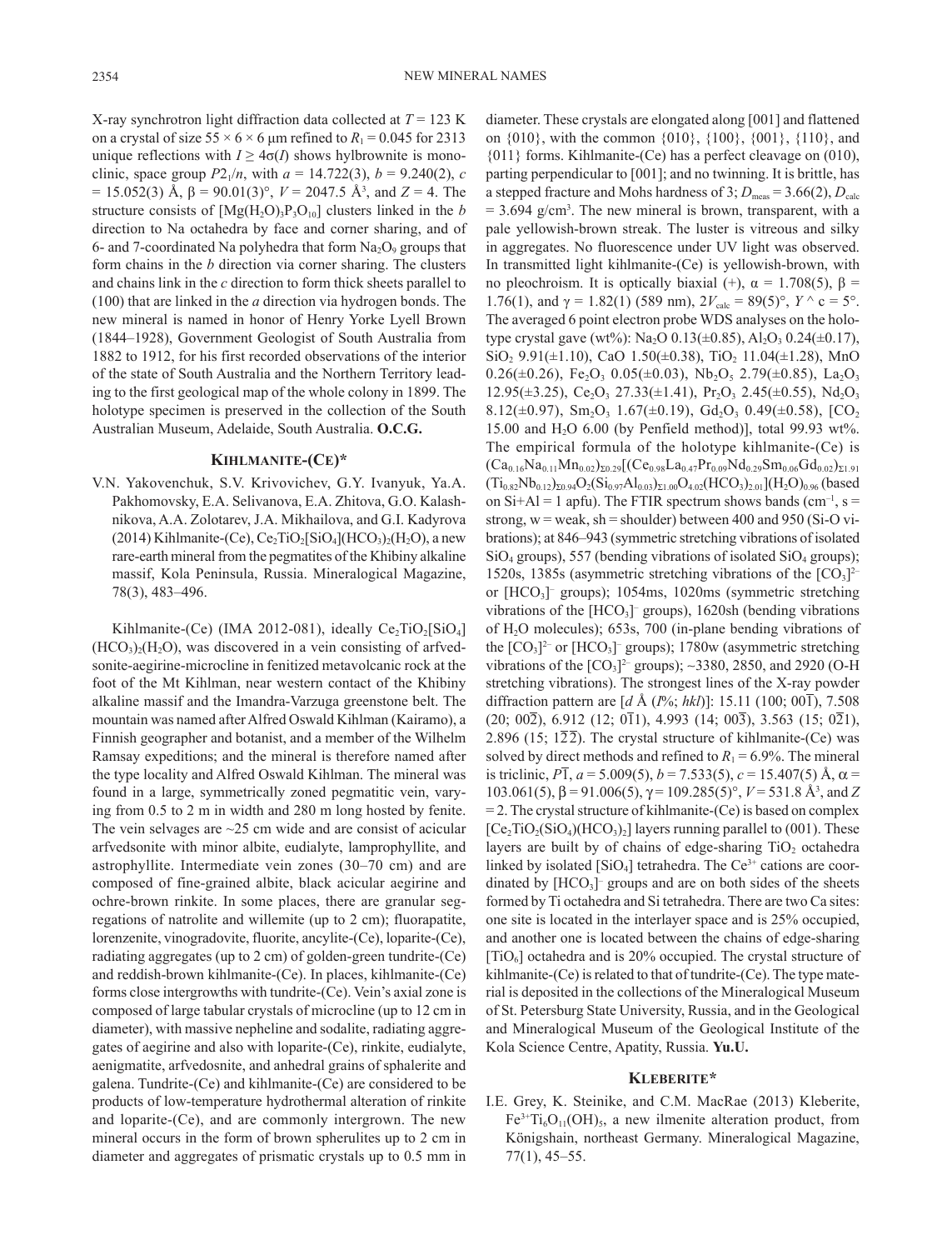Kleberite (IMA 2012-023), ideally  $Fe^{3+}Ti_6O_{11}(OH)_{5}$ , is a new mineral from Tertiary sands at Königshain, Saxony, northeast Germany. It is also found in heavy mineral sands from the Murray Basin, southeast Australia, and at Kalimantan, Indonesia. Ilmenite, pseudorutile, "leucoxene," tourmaline, and spinel are present in the heavy mineral concentrates at all three localities. The mineral was first described by Steinike in 1963. Grains were distinguished from other heavy minerals by their striking red brown translucent appearance. As part of a uranium confidential exploration project, the discovery was not made public until 1978, when the mineral was described by Bautsch et al. (1978) and given the name kleberite (without IMA approval) in "a thoroughly unsatisfactory description" (M. Fleischer in Fleischer et al. 1979). Optical examination of sectioned grains revealed ilmenite cores in some grains, suggesting that kleberite formed by the alteration of ilmenite (Bautsch et al. 1978), although with lower iron content and higher water content than those reported by Grey and Reid (1975) as pseudorutile, an alteration of ilmenite. A detailed crystallographic study of samples from the Kalimantan (Grey et al. 2010) showed kleberite to be a structural analogue of tivanite,  $V^{3+}TiO_3OH$ , and named it hydroxylian pseudorutile. The study of German material confirmed the similarity with Kalimantan and Murray Basin samples. Kleberite occurs as rounded anhedral to euhedral translucent grains, 0.04–0.3 mm across, which are generally red-brown, but grade to orange with decreasing iron content. Residual MgO-bearing ferrian ilmenite is found in some kleberite grains. The grains have a waxy to vitreous appearance and a beige-colored streak. They are relatively brittle with an irregular fracture.  $D_{\text{meas}} = 3.28$  $g/cm<sup>3</sup>$  (by pycnometry) is lower than  $D<sub>calc</sub> = 3.91$  g/cm<sup>3</sup> due to intragrain porosity which is not penetrated by the immersion fluid. In transmitted light kleberite grains are slightly cloudy, with colors ranging from yellow through red-brown to deep red. The grains are optically uniaxial (–), but localized regions are weakly biaxial  $(-)$  with 2*V* close to zero. Birefringence is 0.04–0.05 (Bautsch et al. 1978). The mean refractive index, calculated from reflectance measurements, is 2.16(3). The average of 15 electron probe WDS analysis  $[wt\%$  (range)] is: TiO<sub>2</sub> 65.9  $(59.0–70.1)$ , Fe<sub>2</sub>O<sub>3</sub> 11.2 (9.0–15.9), Al<sub>2</sub>O<sub>3</sub> 4.20 (2.04–7.86), SiO<sub>2</sub>  $2.57$  (1.48–3.12), P<sub>2</sub>O<sub>5</sub> 0.51 (0.21–0.98), V<sub>2</sub>O<sub>5</sub> 0.50 (0–0.88), MnO 0.07 (0-0.15), MgO 0.31 (0.15-0.50), H<sub>2</sub>O 10.6 (TGA), total 95.9 wt%. The empirical formula calculated on the basis of 6 apfu of Ti and 16 (O+OH) pfu (with the O:OH ratio adjusted to maintain charge balance) is (intrapore impurity compositions shown in square brackets)  $Fe_{1.01}^{3+}Mg_{0.06}Ti_6O_{11.2}(OH)_{4.8}[Al_{0.59}Si_{0.31}]$  $P_{0.04}O_{1.60}$  1.8H<sub>2</sub>O] for Königshain kleberite,  $Fe_{0.89}^{3+}Mg_{0.10}Ti_{6}O_{10.9}$  $(OH)_{5.1}[Al_{0.34}Si_{0.19}P_{0.04}O_{0.99}$  1.6H<sub>2</sub>O] for Murray Basin kleberite, and  $\rm Fe^{3+}_{1.00}Mg_{0.04}Ti_6O_{11.1}(OH)_{4.9}[(AlOOH)_{1.8}Si_{0.15}P_{0.06}O_{0.45}\cdot1.7H_2O]$ for Kalimantan kleberite. The strongest lines of the X-ray powder diffraction pattern [*d* Å (*I*%; *hkl*)] are: 3.933 (8; 011,111), 2.764  $(9;\overline{2}11,\overline{1}13), 2.466(27; 102,\overline{3}02,\overline{2}04), 2.170(82; 112,\overline{3}12,\overline{2}14),$ 1.676 (100; 122, $\overline{3}22, \overline{2}24$ ), 1.423 (22; 400, $\overline{1}06$ ). Powder XRD pattern can be indexed with an hexagonal cell with  $a = 2.845(1)$ ,  $c = 4.575(1)$  Å. But single-crystal data showed that this cell could not satisfactorily explain the observed reflections. The cell was considered hexagonal because of multiple twinning, while actually is monoclinic like tivanite. Rietveld refinement of powder data starting form the coordinates of tivanite, with a

monoclinic model in space group  $P2_1/c$ , converged to  $R_p = 6.3 \%$ and  $a = 7.537(1)$ ,  $b = 4.5795(4)$ ,  $c = 9.885(1)$  Å,  $\beta = 131.02(1)$ °  $(V = 257.42 \text{ Å}^3$ , calculated from published lattice parameters). The structure can be described as a unit-cell scale intergrowth of goethite-type M(2)O(OH) [with M(2) occupied by  $V^{3+}$  in tivanite and  $Ti^{4+}$  in kleberite] and rutile-type  $M(1)O2$  structural elements, with the intergrowth plane parallel to (100). Kleberite with structural formula  $[Ti_3^{4+} \Box][Ti_3^{4+}Fe^{3+}]O_{11}(OH)$ <sub>5</sub> is related to isostructural tivanite  $[Ti_4^{4+}][V_4^{3+}]O_{12}(OH)_4$ , and to pseudorutile  $[Ti<sub>4</sub>][(Fe<sup>3+</sup>,Ti)<sub>4</sub>](O,OH)<sub>16</sub>$ . Kleberite is named in honor of Will Kleber (1906–1970), a former director of the Institute of Mineralogy and the Museum of Mineralogy at Humboldt University, Berlin, for his seminal contributions to crystallography research and education, and for his major research contributions in the fields of crystal growth, epitaxy and topotaxy. Type material from Königshain, Saxony, Germany is catalogued in the mineral collection of the Museum für Naturkunde, Humboldt University, Berlin, Germany. Cotype specimens of kleberite from the Murray Basin and Kalimantan are preserved in the collections of Museum Victoria, Melbourne, Victoria, Australia. **F.C.**

#### **References cited**

- Bautsch, H.J., Rohde, G., Sedlacek, P., and Zedler, A. (1978) Kleberit—Ein neues Eisen TitanOxidmineral aus Tertiaren Sänden. Zeitschrift für Geologische Wissenschaften, 6, 661–671.
- Fleischer, M., Chao, G.Y., and Mandarino, J.A. (1979) New Mineral Names. American Mineralogist, 64, 652–659.
- Grey, I.E., and Reid, A.F. (1975) The structure of pseudorutile and its role in the natural alteration of ilmenite. American Mineralogist, 60, 898–906.
- Grey, I.E., Bordet, P., Wilson, N.C., Townend, R., Bastow, T.J., and Brunelli, M. (2010) A new Al-rich hydroxylian pseudorutile from Kalimantan, Indonesia. American Mineralogist, 95, 161–170.

#### **Leydetite\***

J. Plášil, A.V. Kasatkin, R. Škoda, M. Novák, A. Kallistová, M. Dušek, R. Skála, K. Fejfarová, J. Čejka, N. Meisser, H. Goethals, V. Machovič, and L. Lapčák (2013) Leydetite,  $Fe( UO<sub>2</sub>)(SO<sub>4</sub>)<sub>2</sub>(H<sub>2</sub>O)<sub>11</sub>$ , a new uranyl sulfate mineral from Mas d'Alary, Lodève, France. Mineralogical Magazine, 77(4), 429–441.

Leydetite (IMA 2012-065), ideally  $Fe(UO<sub>2</sub>)(SO<sub>4</sub>)<sub>2</sub>(H<sub>2</sub>O)<sub>11</sub>$ , is a new supergene uranyl sulfate from Mas d'Alary, Lodève, Hérault, France. Leydetite probably formed during the last stage of at least three U-mobilization stages, occurring in U-deposits in the Permian Lodève basin, due to major tectonic events in the area. Associated minerals include abundant pyrite, less abundant uraninite (which however forms omnipresent inclusions in coal), calcite, quartz, unspecified clay minerals, gypsum, and deliensite. Leydetite occurs as pale yellow to greenish, tabular, transparent to translucent crystals, up to 2 mm, with a strong vitreous luster and a yellowish white streak. It is brittle with an excellent cleavage on  $\{001\}$ . The Mohs hardness is  $\sim$ 2;  $D_{\text{calc}} = 2.55$  g/cm<sup>3</sup>. Leydetite is non-fluorescent under short- or long-wavelength UV radiation. In transmitted light, it is colorless non-pleochroic. Optical determinations are compromised by the intergrowths and polysynthetic twinning. Refractive indices measured on a cleaved on (001) fragments are  $\alpha' = 1.513(2)$  and  $\gamma' = 1.522(2)$  (590 nm). Raman and FTIR spectrum shows bands (in cm–1; FTIR values in italics) at 3492, 3404, 3237, 3130, 3526, 3461, 3376, and 3169 (assigned to ν(O–H) stretching vibrations of symmetrically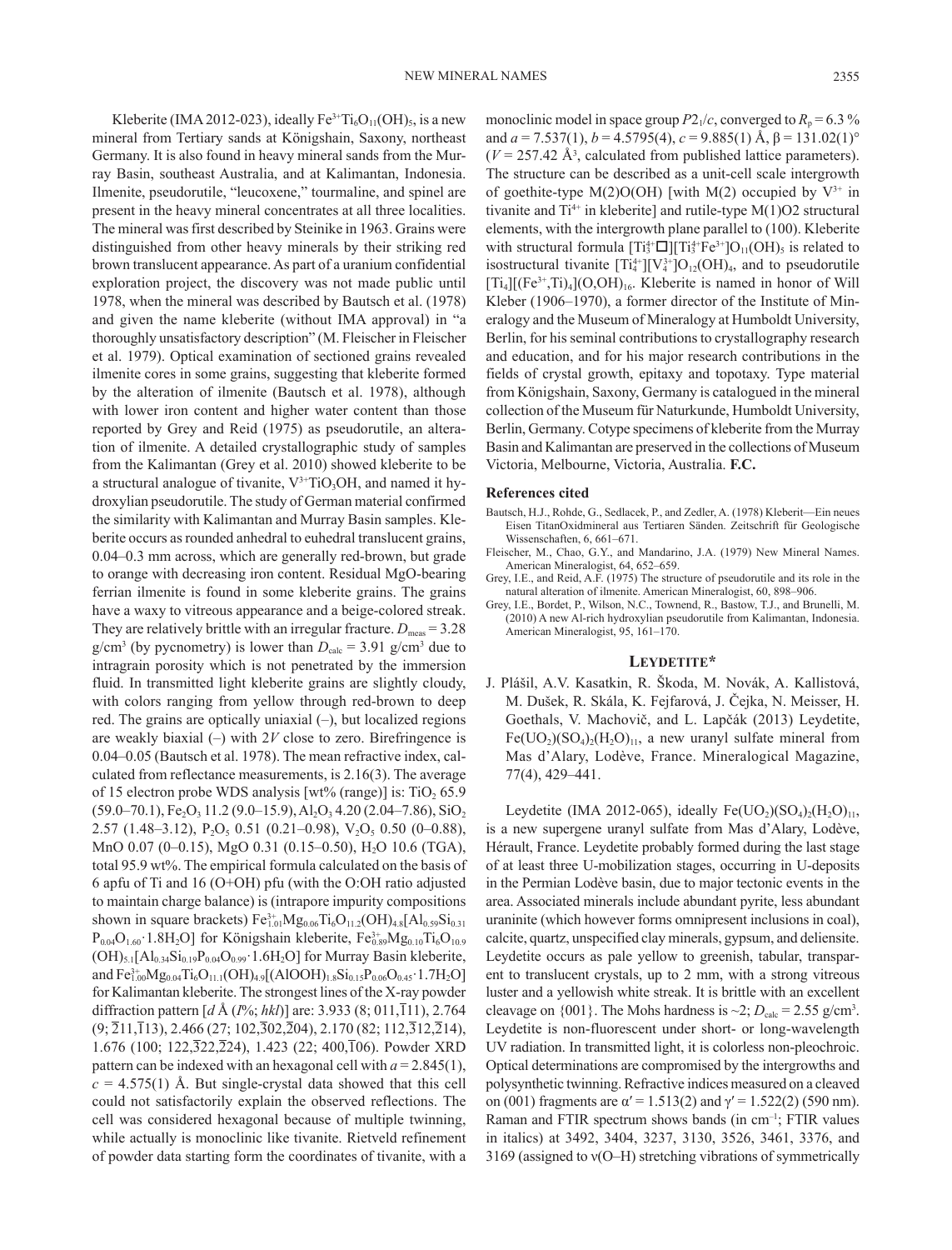non-equivalent H<sub>2</sub>O molecules), 1679, 1649, 1641  $[v<sub>2</sub>(H-O-H)]$ bending vibrations of H<sub>2</sub>O molecules] 1203, 1180, 1150, 1139, 1135, 1113, 1099, 1166, and 1104 (split triply degenerate  $v_3$ antisymmetric stretching vibrations of SO4), 1038, 1030, 1023, 1015, 1024, and 1001 ( $v_1$  symmetric stretching vibrations of SO<sub>4</sub> groups), 937, 930, 935, and 916 ( $v_3$  antisymmetric stretching vibrations of  $UO_2^{2+}$ ), 858, 851, 846, 843, 836, and 828 ( $v_1$  symmetric stretching modes of  $UO_2^{2+}$ , 686, 675, 666, 608, 630, and 588 [split triply degenerate  $v_4(\delta)$  SO<sub>4</sub> bending vibrations], 538, 522, and 504  $[(U–O<sub>linear</sub>]$  stretching vibrations and librations of  $H<sub>2</sub>O$  molecules] 485, 464, 443, 420, 472, and 432 [split doubly degenerate  $v_1(\delta)$ SO4 bending vibrations], 290, 260, 236, and 223 [split doubly degenerate  $v_2(\delta)$  UO<sup>2+</sup> bending vibrations] 196, 182, 165, 138, 123, 116, 102, 89, 77, and 65 (lattice modes). The average of not reported number of electron probe WDS analysis [wt% (range)] is: FeO 10.88 (10.65–11.10), CuO 0.16 (0.00–0.31), MgO 0.43  $(0.25-0.55)$ , Al<sub>2</sub>O<sub>3</sub> 0.31 (0.11–0.46), SiO<sub>2</sub> 0.21 (0.10–0.40), SO<sub>3</sub> 25.68 (24.07–26.88), UO<sub>3</sub> 47.10 (46.01–47.89), H<sub>2</sub>O (based on a content of  $11 H<sub>2</sub>O$  from the crystal structure) 32.65, total 117  $(114.63-120.68)$  wt%, which normalized to provide a total of 100 wt% (no explanation provided) yields FeO 9.28, CuO 0.14, MgO  $0.36, Al_2O_3 0.26, SiO_2 0.18, SO_3 21.91, UO_3 40.19, H_2O 27.67, total$ 100 wt%. The empirical formula calculated on the basis of 21 O pfu is  $Fe_{0.93}Mg_{0.07}Al_{0.04}Cu_{0.01})_{\Sigma1.05}(U_{1.01}O_2)(S_{1.96}Si_{0.02})_{\Sigma1.98}O_8(H_2O)_{11}.$ The strongest lines of the X-ray powder diffraction pattern [*d* Å (*I*%; *hkl*)] are: 10.625 (100; 002), 6.277 (1<sup>\*</sup>; 111), 5.321 (66; 004), 3.549 (5; 006), 2.663 (4; 008), 2.131 (2; 0 0 10) (\* observed value, calculated  $= 42$ ). Unit-cell parameters refined from the powder data with whole-pattern fitting are:  $a = 11.319(3)$ ,  $b = 7.723(1)$ ,  $c$  $= 21.826(3)$  Å,  $β = 102.41(3)°$ ,  $V = 1863.7$  Å<sup>3</sup>. An crystal of 0.45  $\times$  0.22  $\times$  0.05 mm was used for a single crystal study, yielding a monoclinic symmetry, space group  $C2/c$ ,  $a = 11.3202(3)$ ,  $b =$ 7.7293(2), *c* = 21.8145(8) Å, β = 102.402(3)°, *V* = 1864.18(10)  $\AA^3$ ,  $Z = 4$ . The structure was solved by charge-flipping algorithm and refined to  $R_1 = 0.0224$  using 2159  $[I \geq 3\sigma(I)]$  reflections. Leydetite is isostructural with the synthetic compound  $Mg(UO<sub>2</sub>)$  $(SO<sub>4</sub>)<sub>2</sub>(H<sub>2</sub>O)<sub>11</sub>$ . Leydetite possesses a sheet structure based upon the protasite  $[Ba( UO<sub>2</sub>)<sub>3</sub>O<sub>3</sub>(OH)<sub>2</sub> 3H<sub>2</sub>O]$  anion topology: a sheet consists of  $UO<sub>7</sub>$  bipyramids, which share four of their equatorial vertices with  $SO_4$  tetrahedra; each  $SO_4$  tetrahedron, in turn, shares two of its vertices with  $UO<sub>7</sub>$  bipyramids. The remaining unshared equatorial vertex of the bipyramid is occupied by a  $H_2O$  group, which extends hydrogen bonds within the sheet to one of a free vertex of the SO<sub>4</sub> tetrahedron. Sheets are stacked perpendicular to the **c** direction. In the interlayer,  $Fe^{2+}$  ions and  $H_2O$  groups link to the sheets on either side via a network of hydrogen bonds. is named in honor of Jean-Claude Leydet (b.1961), an amateur mineralogist and mineral collector from Brest, France, who discovered the new mineral and is especially known for his studies of uranium-bearing minerals. The holotype specimen of leydetite is deposited in the collections of the Musée Cantonal de Géologie, Lausanne, Switzerland. **F.C.**

# **Nestolaite\***

A.V. Kasatkin, J. Plášil, J. Marty, A.A. Agakhanov, D.I. Belakovsky, and I.S. Lykova (2014) Nestolaite,  $CaSeO<sub>3</sub>$  H<sub>2</sub>O, a new mineral from the Little Eva mine, Grand County, Utah, USA. Mineralogical Magazine, 78(3), 497–505.

Nestolaite (IMA 2013-074), ideally  $CaSeO<sub>3</sub>·H<sub>2</sub>O$ , is a new mineral from the underground Little Eva mine, Yellow Cat district, Grand County, Utah, U.S.A. It is named in honor of Fabrizio Nestola, a prominent Italian mineralogist and crystallographer. The Little Eva was mined for U and V, with grades up to 10%  $V_2O_5$  and 0.4%  $U_3O_8$ . The mineralization is hosted within interstratified units of sandstone and claystone. High-grade concentrations of U and V minerals occur in masses and pods commonly associated with carbonaceous material. Selenium is also present in the system with concentrations reaching up to 15 ppm in sandstones. Primary Se minerals, such as native Se and ferroselite, were exposed to surface conditions after the mine closure and underwent supergene alteration leading to the formation of nestolaite. The new mineral is rare and is associated with cobaltomenite, gypsum, metarossite, orschallite, and rossite. The general mineral assemblage in the Little Eva mine also includes andersonite, ansermetite, calciodelrioite, calcite, carnotite, ferrosilite, huemulite, lasalite, martyite, melanovanadite, nashite, native Se, natrozippeite, pascoite, pyrite, schröckingerite, sherwoodite, and uraninite. The new mineral forms rounded aggregates up to 2 mm across and up to 0.05 mm thick, light violet in color, on the surface of sandstone. The aggregates themselves consist of intergrown oblique-angled, flattened to acicular crystals up to 30  $\mu$ m long and up to 7  $\mu$ m thick. Nestolaite is transparent, with a white streak and a vitreous luster. It is brittle, has an uneven fracture, a perfect cleavage on {100}, and Mohs hardness of  $2\frac{1}{2}$ ;  $D_{\text{meas}} = 3.18(2)$  g/cm<sup>3</sup>,  $D_{\text{calc}} = 3.163$ g/cm3 . The mineral is not fluorescent. Nestolaite is optically biaxial (+),  $\alpha$  = 1.642(3),  $\beta$  = 1.656(3), and  $\gamma$  = 1.722(6); 2*V* = 55(5)° and  $2V_{\text{calc}} = 51$ °; non-pleochroic but has strong pseudoabsorption caused by high birefringence; many crystals show straight extinction. The bands on the Raman spectra  $(cm<sup>-1</sup>)$  are:  $\sim$ 825 (highest intensity),  $\sim$ 750,  $\sim$ 470, and 410–370, dominantly associated with Se-O stretching vibrations of  $SeO<sub>3</sub>$  groups. The characteristic O-H stretching frequencies are present between 3400 and 3200 cm–1, and the H-O-H bending vibration of the H<sub>2</sub>O group occurs at 1680 cm<sup>-1</sup>. The average of 5 electron probe WDS analyses is [wt% (range)]: CaO 28.97 (27.30–30.86), SeO<sub>2</sub> 61.14 (59.36–62.93),  $H_2O$  9.75 (by stoichiometry), total 99.86. The empirical formula calculated on the basis of 4 oxygen apfu is:  $Ca<sub>0.96</sub>Se<sub>1.02</sub>O<sub>3</sub>·H<sub>2</sub>O$ . The strongest lines of the X-ray powder diffraction patterns [*d* Å (*I*%; *hkl*)] are: 7.277 (100; 100), 4.949 (37; 110), 3.767 (29; 002), 3.630 (58; 200), 3.371 (24; 020), 3.163 (74; 202), 2.9783 (74; 121), 2.7231 (31; 112). Nestolaite is monoclinic, space group  $P2_1/c$ ,  $a = 7.6502(9)$ ,  $b = 6.7473(10)$ , *c* = 7.9358(13) Å, β = 108.542(12)°, *V* = 388.37(10) Å3 , *Z* = 4. Rietveld refinement of powder X-ray diffraction data was performed to prove the structural equivalence of nestolaite to the synthetic  $Ca(SeO<sub>3</sub>)(H<sub>2</sub>O)$ . The refinement converged to  $R<sub>F</sub>$  $= 4.88\%$  and GoF  $= 1.61$ . The crystal structure of nestolaite is a layered structure in which sheets of edge-sharing CaO-H<sub>2</sub>O polyhedral are interconnected by the  $(SeO<sub>3</sub>)<sup>2-</sup>$  groups. Calcium cations are  $[7]$ -coordinated within the sheet. The Se<sup>4+</sup> cations of the  $(SeO<sub>3</sub>)$  groups are all stacked up towards the interlayer, suggesting that there is an active lone electron pair. The adjacent sheets are linked through hydrogen bonds. The type specimen is deposited in the Fersman Mineralogical Museum of the Russian Academy of Sciences, Moscow, Russia. **Yu.U.**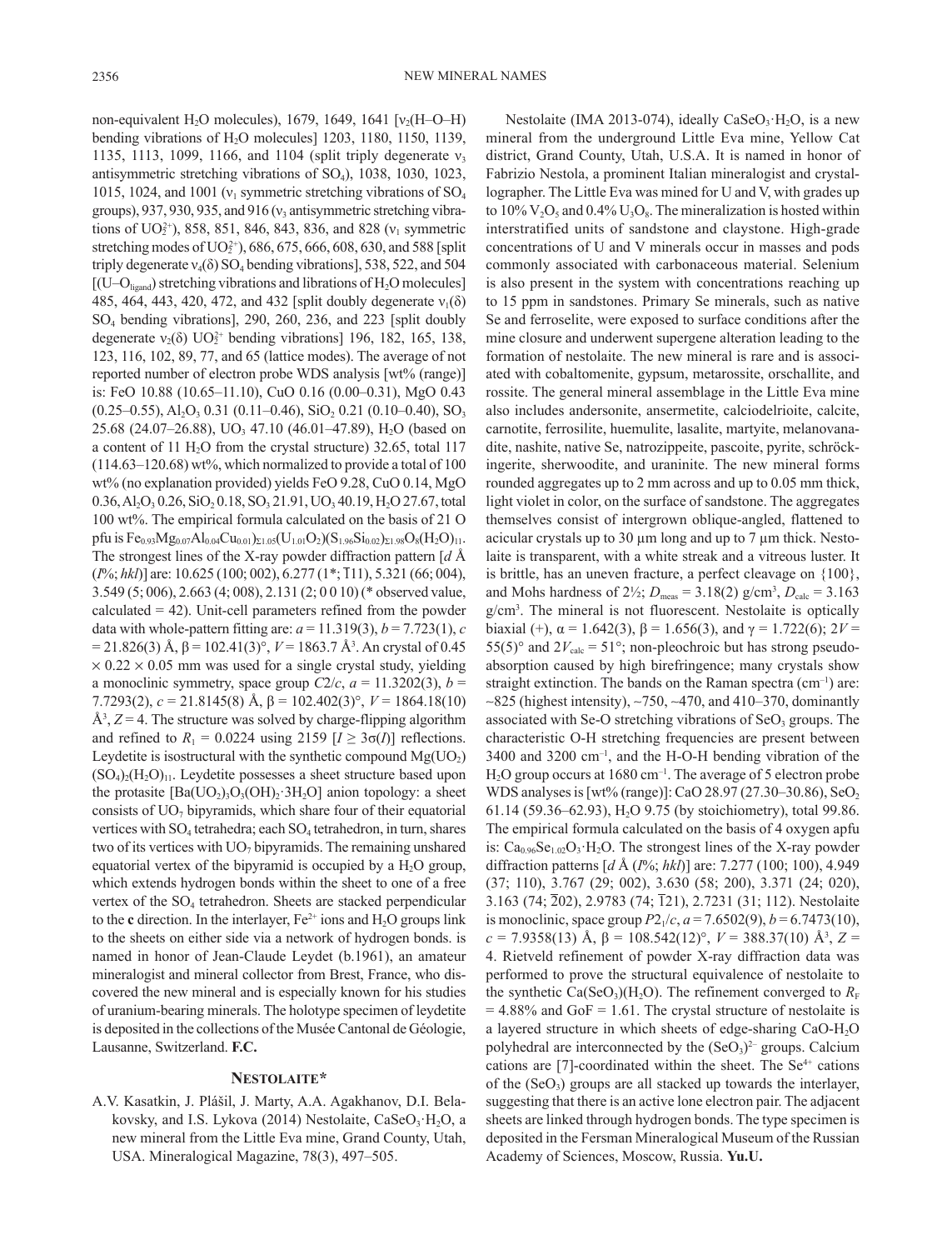### **Paratacamite-(Mg)\*, Paratacamite-(Ni)\***

- A.R. Kampf, M.J. Sciberras, P. Leverett, P.A. Williams, T. Malcherek, J. Schlüter, M.D. Welch, M. Dini, and A.A. Molina Donoso (2013) Paratacamite-(Mg),  $Cu<sub>3</sub>(Mg,Cu)Cl<sub>2</sub>(OH)<sub>6</sub>;$ a new substituted basic copper chloride mineral from Camerones, Chile. Mineralogical Magazine, 77(8), 3113–3124.
- M.J. Sciberras, P. Leverett, P.A. Williams, D.E. Hibbs, P.J. Downes, M.D. Welch, and A.R. Kampf (2013) Paratacamite- (Ni),  $Cu_3(Ni, Cu)Cl_2(OH)_6$ , a new mineral from the Carr Boyd Rocks mine, Western Australia. Australian Journal of Mineralogy, 17(1), 39–44.

Paratacamite-(Mg) (IMA 2013-014),  $Cu<sub>3</sub>(Mg,Cu)Cl<sub>2</sub>(OH)<sub>6</sub>$ , and paratacamite-(Ni) (IMA 2013-013),  $Cu<sub>3</sub>(Ni, Cu)Cl<sub>2</sub>(OH)<sub>6</sub>$ , are two new minerals isomorphous with paratacamite  $Cu<sub>3</sub>CuCl<sub>2</sub>(OH)<sub>6</sub>.$ 

**Paratacamite-(Mg)** was discovered at Cuya NE5 chloride occurrence near the village of Cuya, Camarones Valley, Arica Province, Chile. The marine sediments of the area (shales and sandstones) bearing sulfide accumulations (pyrite with lesser chalcopyrite and arsenopyrite). Its near-surface low-temperature oxidations under increasingly arid conditions produced extensive suites of secondary sulfates, arsenates, arsenites, chlorides, etc. Paratacamite-(Mg) occurs in association with anhydrite, atacamite, chalcopyrite, copiapite, dolomite, epsomite, haydeeite, hematite, magnesite, and quartz. Crystals of paratacamite-(Mg) up to 0.3 mm are overgrown by layers of haydeeite crystals. Most crystals are formed by combinations of {201} and {001} having a pseudo-octahedral habit. Crystals are twinned by reflection on  $\{10\overline{1}\}$  form thick to thin prisms elongated on [212]. Paratacamite-(Mg) is medium to dark green, transparent with a light green streak and vitreous luster. It is brittle, has a conchoidal fracture and perfect cleavage on {201}. The Mohs hardness is  $3-3\frac{1}{2}$ ;  $D_{\text{meas}} = 3.50(2)$ ,  $D_{\text{calc}} = 3.551$  g/cm<sup>3</sup>. Paratacamite-(Mg) does not fluoresce in long- and short-wave UV light. It is uniaxial (–),  $\varepsilon$  = 1.785(5),  $\omega$  > 1.8. The average of 22 electron probe WDS analyses is [wt%, (range)]: CuO 69.34 (59.98–77.87), NiO 0.10 (0–0.37), MnO 0.17 (0.03–0.37), MgO 6.29 (3.58–10.54), CoO 0.08 (0-0.15), Cl 15.47 (14.59-16.32), H<sub>2</sub>O 13.52 (by stoichiometry),  $-O=Cl_2 = 3.50$ , total 101.47. The formula calculated on the basis of 8 (O+Cl) pfu is:  $Cu<sub>3.00</sub>(Mg<sub>0.62</sub>Cu<sub>0.49</sub>Mn<sub>0.01</sub>$  $Ni_{0.01}$ <sub> $\Sigma1.13$ </sub> $Cl_{1.74}$ ( $OH$ )<sub>6</sub>. The strongest lines of the X-ray powder diffraction patterns [*d* Å (*I*%; *hkl*)] are: 5.469 (87; 021), 4.686 (26; 003), 2.904 (34; 401), 2.762 (100; 223,042), 2.265 (81; 404), 1.819 (26; 603), 1.710 (34; 440), 1.380 (19; 446). The crystal structure of paratacamite-(Mg) was solved by direct methods and refined to  $R_1 = 8.66\%$ . The mineral is trigonal,  $R_2 = 13.689(1)$ , *c* = 14.025(1) Å, *V* = 2275.8 Å3 , and *Z* = 12. The holotype and two co-type specimens are deposited in the collections of the Natural History Museum of Los Angeles County, U.S.A.

**Paratacamite-(Ni)** was found on two gillardite specimens in the collection of Western Australian Museum originating from the Carr Boyd Rocks Ni mine, Western Australia. The specimen G3520 (new number WAM M365.2003) is considered to be a holotype. Paratacamite-(Ni) occurs as a thin crust on an altered ultramafic rock from an oxidation zone and is closely associated with gillardite, spangolite, and gypsum. It is a supergene mineral formed by the oxidation of pentlandite in a saline environment. The general assemblage includes azurite, malachite, gaspéite, magnesite, carrboydite (TL), chalconatronite, georgeite (TL), glaukosphaerite, hydrohonessite, pecoraite, reevesite, takovite, nickelblödite (TL), covellite, digenite, and morenosite. Paratacamite-(Ni) forms aggregates up to  $\sim$ 2 mm with an individual equant rhombohedral crystals up to 0.25 mm. The crystals exhibit forms {101}, {021}, and {001}. No twinning was observed. The mineral is dark green with a light-green streak, transparent, vitreous. It has good cleavage on {101}, no parting, and an uneven fracture. The Mohs hardness is  $3$ ;  $D_{\text{meas}} = 3.70$ ,  $D_{\text{calc}} = 3.735$  g/cm<sup>3</sup>. No fluorescence under UV light was observed. Paratacamite- (Ni) is optically uniaxial (–) with  $\omega$  and  $\varepsilon > 1.8$  (reacts with a standard immersion fluids with  $n > 1.8$ ),  $n_{\text{calc}} = 1.81$ . The average of 8 electron probe WDS analyses is (wt%, range): CuO 62.43 (61.16–64.37), NiO 12.61 (11.21–13.25), MgO 0.03 (0–0.13), CoO 0.31 (0.24–0.38), Cl 17.60 (17.25–17.78), H<sub>2</sub>O 13.04 (by stoichiometry),  $-O=Cl<sub>2</sub> 3.98$ , total 102.04. The empirical formula  $Cu<sub>3</sub>(Ni<sub>0.71</sub>Cu<sub>0.25</sub>Co<sub>0.02</sub>)<sub>20.98</sub>Cl<sub>2.06</sub>(OH)<sub>6</sub> based on 8 (O+Cl) pfu. The$ strongest reflections in the X-ray powder diffraction pattern are [*d* Å (*I*%; *hkl*)]: 5.445 (81; 021), 4.637 (13; 003), 4.505 (8; 202), 2.894 (21; 401), 2.751 (100; 223), 2.254 (65; 404), 1.815 (14; 603), 1.708 (9; 440). The new mineral is trigonal, space group *R*3, *a* = 13.682(2), *c* = 13.916(2) Å, *V* = 2256.0 Å3 , *Z* = 12.

The crystal structure of paratacamite-(Mg) and paratacamite- (Ni) consists of sheets of edge-sharing  $[CuCl<sub>2</sub>(OH)<sub>4</sub>]$  octahedra with typical Jahn-Teller distortion. There are two octahedral metal sites in between the adjacent sheets, *M*1 and *M*2, occupied by Cu and other cations, primarily Mg or Ni. In paratacamite- (Mg), Mg is statistically distributed between the *M*1 and *M*2, giving 60% occupancy for both. The Ni occupancy of M2 in paratacamite-(Ni) is 71%. Based on M2-O bond length and reduced distortion associated with the  $M2O<sub>6</sub>$  octahedron it is suggested that paratacamite-(Ni) is very close to the upper limit of  $Ni^{2+}$  occupation in the  $R\overline{3}$  structure. **Yu.U., D.B.** 

# **Pyrochlore Supergroup Minerals: Fluorcalcioromeite\*, Oxycalcioroméite\*, Oxyplumboroméite\* Fluorcalciomicrolite\*, Hydroxycalciopyrochlore\***

- D. Atencio, M.E. Ciriotti, and M.B. Andrade (2013) Fluorcalcioroméite, (Ca,Na)<sub>2</sub>Sb<sup>5+</sup>(O,OH)<sub>6</sub>F, a new roméite-group mineral from Starlera mine, Ferrera, Grischun, Switzerland: description and crystal structure. Mineralogical Magazine, 77(4), 467–473.
- C. Biagioni, P. Orlandi, F. Nestola, and S. Bianchin (2013) Oxycalcioroméite,  $Ca_2Sb_2O_6O$ , from Buca della Vena mine, Apuan Alps, Tuscany, Italy: a new member of the pyrochlore supergroup. Mineralogical Magazine, 77(7), 3027–3037.
- U. Hålenius and F. Bosi (2013) Oxyplumboroméite,  $Pb_2Sb_2O_7$ , a new mineral species of the pyrochlore supergroup from Harstigen mine, Värmland, Sweden. Mineralogical Magazine, 77(7), 2931–2939.
- M.B. Andrade, D. Atencio, A.I.C. Persiano, and J. Ellena (2013) Fluorcalciomicrolite,  $(Ca, Na, \Box)$ <sub>2</sub>Ta<sub>2</sub>O<sub>6</sub>F, a new microlitegroup mineral from Volta Grande pegmatite, Nazareno, Minas Gerais, Brazil. Mineralogical Magazine, 77(7), 2989–2996.
- G. Yang, G. Li, M. Xiong, B. Pan, and C. Yan (2014) Hydroxy-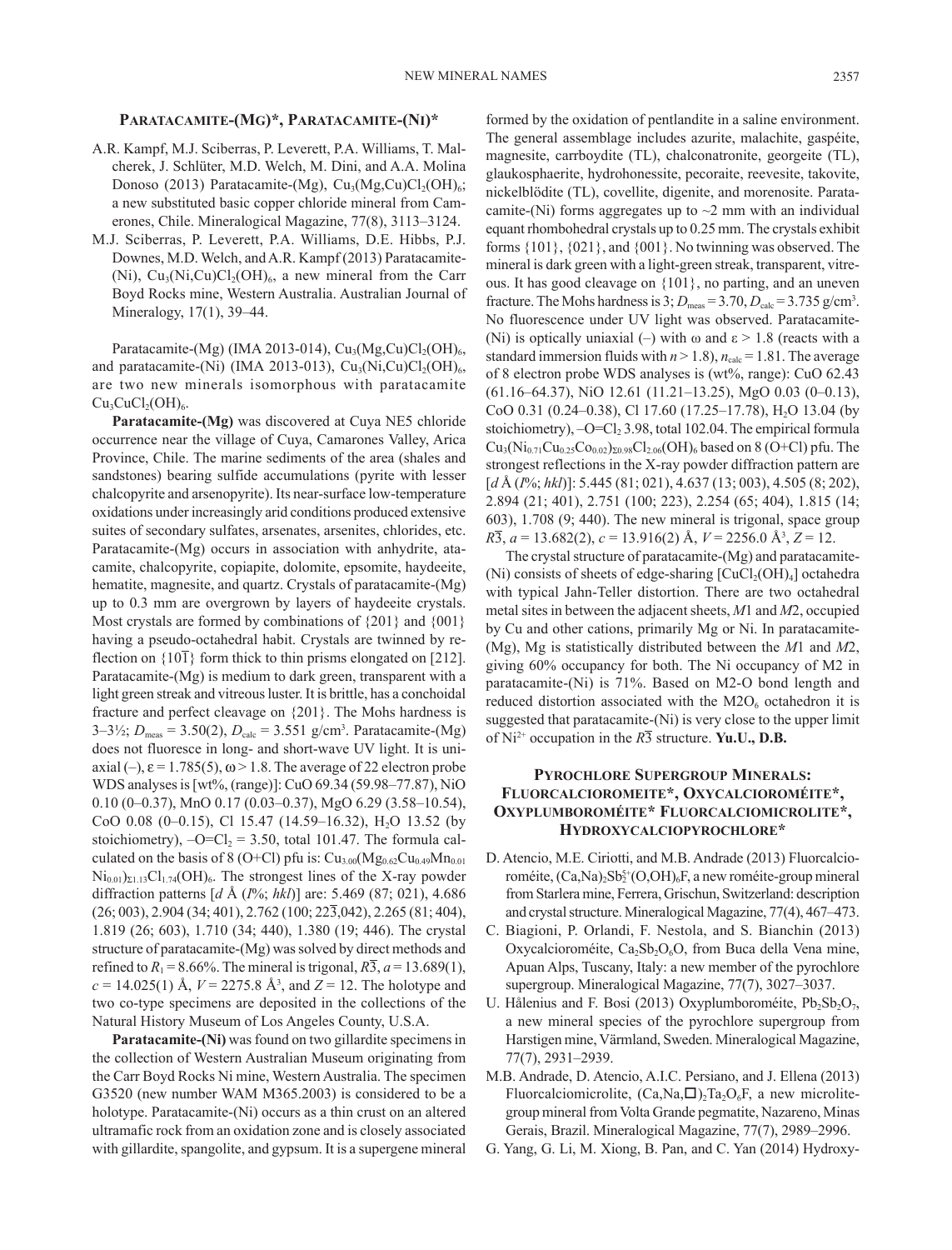calciopyrochlore, a new mineral species from Sichuan, China. Acta Geologica Sinica (English Edition), [88\(3\),](http://onlinelibrary.wiley.com/doi/10.1111/acgs.2014.88.issue-3/issuetoc) 748–753.

Five pyrochlore-supergroup minerals were recently described. Their general chemical formula  $A_{2-m}B_2X_{6-w}Y_{1-n}$  (m = 0–1.7, w  $= 0-0.7$ ,  $n = 0-1.0$ ) where A represents large [8]-coordinated cations (Na, Ca, Ag, Mn, Sr, Ba, Fe<sup>2+</sup>, Pb, Sn<sup>2+</sup>, Sb<sup>3+</sup>, Bi<sup>3+</sup>, Y, REE, Sc, U, Th), a vacancy ( $\square$ ) or H<sub>2</sub>O. The A atoms occupy cavities in the framework of edge sharing  $BX_6$  octahedra where B is mainly Ta, Nb, Ti,  $Sb^{5+}$ , W, or less commonly  $V^{5+}$ ,  $Sn^{4+}$ , Zr, Hf,  $Fe<sup>3+</sup>$ , Mg, Al, and Si. The site X is typically occupied by O, but can also contain minor OH and F. The Y is an anion (OH, F, O), but can also be a vacancy,  $H_2O$ , or a very large monovalent cation (e.g., K, Cs, Rb). According to the present pyrochlore supergroup nomenclature (Atencio et al. 2010) the dominance of Ta, Nb, Ti,  $Sb^{5+}$ , or W in the B site defines the group name within the supergroup (microlite, pyrochlore, betafite, roméite, elsmoreite, respectively) and the root of a mineral species name. The first prefix in the mineral name refers to the dominant anion (or cation) of the dominant valence [or H<sub>2</sub>O or  $\Box$ ] at the Y site. The second prefix refers to the dominant cation of the dominant valence [or H<sub>2</sub>O or  $\Box$ ] in the A site. All pyrochlore-supergroup minerals abstracted below have a cubic unit-cell, space group *Fd*3*m*. The empirical formulae were calculated on the basis of 2 cations at the B site.

**Oxycalcioroméite** (IMA 2012-022), ideally,  $Ca_2Sb_2^{5+}O_6O$ , a member of roméite group, has been found at the Buca della Vena mine, Stazzema, Apuan Alps, Tuscany, Italy, where initially was reported as "stibiobetafite" (Orlandi and Dini, 2004). The mineral chemically corresponding to oxycalcioroméite with no crystallographic data was reported from Långban, Värmland, Sweden (Christy and Gatedal 2005). The new mineral occurs as euhedral octahedra, up to 0.1 mm, embedded in dolostone lenses at the zoned barite-pyrite-magnetite-hematite lens-shaped ore body at the contact between a metavolcanic-metasedimentary Triassic schists and dolostone and Lower Jurassic marbles. Associated minerals include cinnabar, derbylite, hematite, mica, pyrite, sphalerite, and tourmaline. The mineral crystallized from hydrothermal fluids related to Alpine metamorphism of greenschist facies. Oxycalcioroméite is reddish-brown, transparent with a vitreous to resinous luster and a pale-yellow streak. It is brittle, with an irregular fracture;  $D_{\text{calc}} = 5.393$  g/cm<sup>3</sup>. The mineral is optically isotropic with  $n_{\text{calc}} = 1.950$  and does not fluoresce under UV light. IR spectrum collected in reflectance mode on a single crystal shows the band at  $873 \text{ cm}^{-1}$  (Sb-O vibrations). The bands of micro-Raman spectra are  $(cm^{-1})$ : 199 (lattice vibrations); 295 (O-Sb-O bending); 509, 666, 777 (Sb-O stretching). Both IR and Raman spectra have no peaks in the O-H bending and stretching regions. The average of 6 electron probe WDS analysis is [wt% (range)]:  $Sb<sub>2</sub>O<sub>5</sub>$  75.86  $(75.23 - 76.25)$  Sb<sub>2</sub>O<sub>5</sub>:Sb<sub>2</sub>O<sub>3</sub> ratio 63.73:10.93 was calculated using crystal-chemical considerations,  $TiO<sub>2</sub> 3.53 (2.18–4.33)$ ,  $SnO<sub>2</sub>$  0.28 (0.19–0.37),  $V<sub>2</sub>O<sub>3</sub>$  0.68 (0.59–0.85),  $Al<sub>2</sub>O<sub>3</sub>$  0.28 (0.26–0.31), PbO 0.68 (0.60–0.76), FeO 5.52 (5.32–5.86), MnO 0.13 (0.11-0.14), CaO 13.68 (13.34-13.82), Na<sub>2</sub>O 0.83  $(0.78-1.03)$ , F 1.20  $(0.67-1.59)$ ,  $-O=F_2$ , 0.51, total 100.96. All other elements with *Z* > 8 were below detection limit. The empirical formula is  $(Ca_{1.07}Fe_{0.34}^{2+}Sb_{0.33}^{3+}Na_{0.12}Pb_{0.01}Mn_{0.01})_{\Sigma1.88}$ 

 $(Sb_{1.73}^{5+}Ti_{0.19}V_{0.04}Al_{0.02}Sn_{0.01})_{\Sigma1.99}(O_{6.68}F_{0.28})_{\Sigma6.96}$ . The strongest lines of the X-ray powder diffraction pattern  $\left[d \text{ Å } (I\%; hkl)\right]$  (s = strong, m = medium) are: 5.93 (m; 111), 3.105 (m; 311), 2.977 (s; 222), 2.576 (m; 400), 1.824 (s, 440), 1.556 (s, 622). The crystal structure of oxycalcioroméite has been solved by direct methods and refined to  $R_1 = 0.0114$  for 114 independent  $F_0$  >  $4\sigma(F_0)$  reflections. The unit-cell parameters are  $a = 10.3042(7)$ Å,  $V = 1094.06$  Å<sup>3</sup>,  $Z = 8$ . The holotype specimen is deposited in the mineralogical collection of the Museo di Storia Naturale, Università di Pisa, Italy.

**Oxyplumboroméite** (IMA 2013-042), ideally  $Pb_2Sb_2O_7$ , is a mineral of the roméite group. It was described based on the examination of the specimens from the original L.J. Igelström monimolite collection from the Harstigen mine, Pajsberg, Värmland, Sweden, donated in the late 19th century to the Swedish Museum of Natural History, Stockholm, Sweden. The specimen chosen for the study (cat# g22779) fits best the original *monimolite* species description (Igelström 1865) and is now the type specimen for the oxyplumboroméite. It was earlier suggested (Atencio et al. 2010) that *monimolite* and *bindheimite* are identical to the possible new species oxyplumboromeite. It was proved by this study. Consequently the name *monimoite* is to be discredited as a valid mineral species name. Oxyplumboroméite occurs along with calcite and leucophoenicite in the fissures (up to 2 cm) in tephroite skarn. It forms aggregates up to 2 mm of yellow to brownish yellow rounded grains or imperfect octahedral crystals <0.4 mm. The mineral has a straw-yellow streak, is brittle, with a Mohs hardness of  $\sim$ 5;  $D_{\text{calc}}$  = 6.732 g/cm<sup>3</sup>. The mineral is optically isotropic,  $n_{\text{calc}} = 2.061$ . The FTIR spectra collected in transmission mode in the spectral range 2000–5000 cm–1 show only 3613, 3571, 3547, 3527, and 3486 OH stretching bands. The average of 8 electron probe WDS analysis is [wt% (range)]:  $Sb<sub>2</sub>O<sub>5</sub>$  48.69 (48.30–49.20), Al<sub>2</sub>O<sub>3</sub> 0.01 (0.00–0.03), Fe<sub>2</sub>O<sub>3</sub> 3.85  $(3.74-4.05)$ , SiO<sub>2</sub> 0.00 (0-0.01), CaO 8.46 (8.39-8.58), MnO 1.06 (0.92–1.19), SrO 0.23 (0.18–0.31), BaO 0.01 (0.00–0.08), PbO 35.82 (35.33–36.55), Na<sub>2</sub>O 0.24 (0.19–0.32), SO<sub>3</sub> 0.07  $(0.02-0.10)$ , H<sub>2</sub>O estimated as  $0.05$  using FTIR data, total 98.49. All other elements with *Z* > 8 were below detection limit. All detected Fe assigned to Fe<sup>3+</sup> based on Mössbauer spectroscopy and all detected Mn to  $Mn^{2+}$  based on optical absorption spectrum while all Sb was assigned to  $Sb^{5+}$  by crystal-chemical considerations. The empirical formula is  $(Pb_{0.92}Ca_{0.87}Mn_{0.09}Sr_{0.01}Na_{0.05})_{\Sigma1.93}$  $(Sb_{1.73}^{5+}Fe_{0.27}^{3+})_{\Sigma2.00}[O_{6.64}(OH)_{0.03}]_{\Sigma6.67}$ . The strongest lines of the X-ray powder diffraction pattern [*d* Å (*I*%; *hkl*)] are: 2.992 (100; 222), 2.593 (32; 400), 1.833 (48; 440), 1.564 (38; 622), 1.498 (11; 444), 1.190 (12; 662). The crystal structure of was refined to  $R_1$  = 3.02% for 160 unique reflections. The unit-cell parameters are *a* = 10.3783(6) Å, *V* = 1117.84 Å3 , *Z* = 8.

**Comment:** Bindheimite, defined by Dana (1868), was related to oxyplumboroméite with the data of Christy and Gatedal (2005), and on the basis of this Atencio et al. (2010) proposed it discreditation. Later on this name was restored to a questionable status by Christy and Atencio (2013), so awaits further study before the status can be changed.

**Fluorcalcioroméite** (IMA 2012-093), (Ca,Na)<sub>2</sub>Sb<sup>5+</sup>(O,OH)<sub>6</sub>F, a new roméite-group mineral from Starlera mine, Ferrera, Hinterrhein district, Grischun, Switzerland. Chemical analyses corresponding to fluorcalcioroméite were previously reported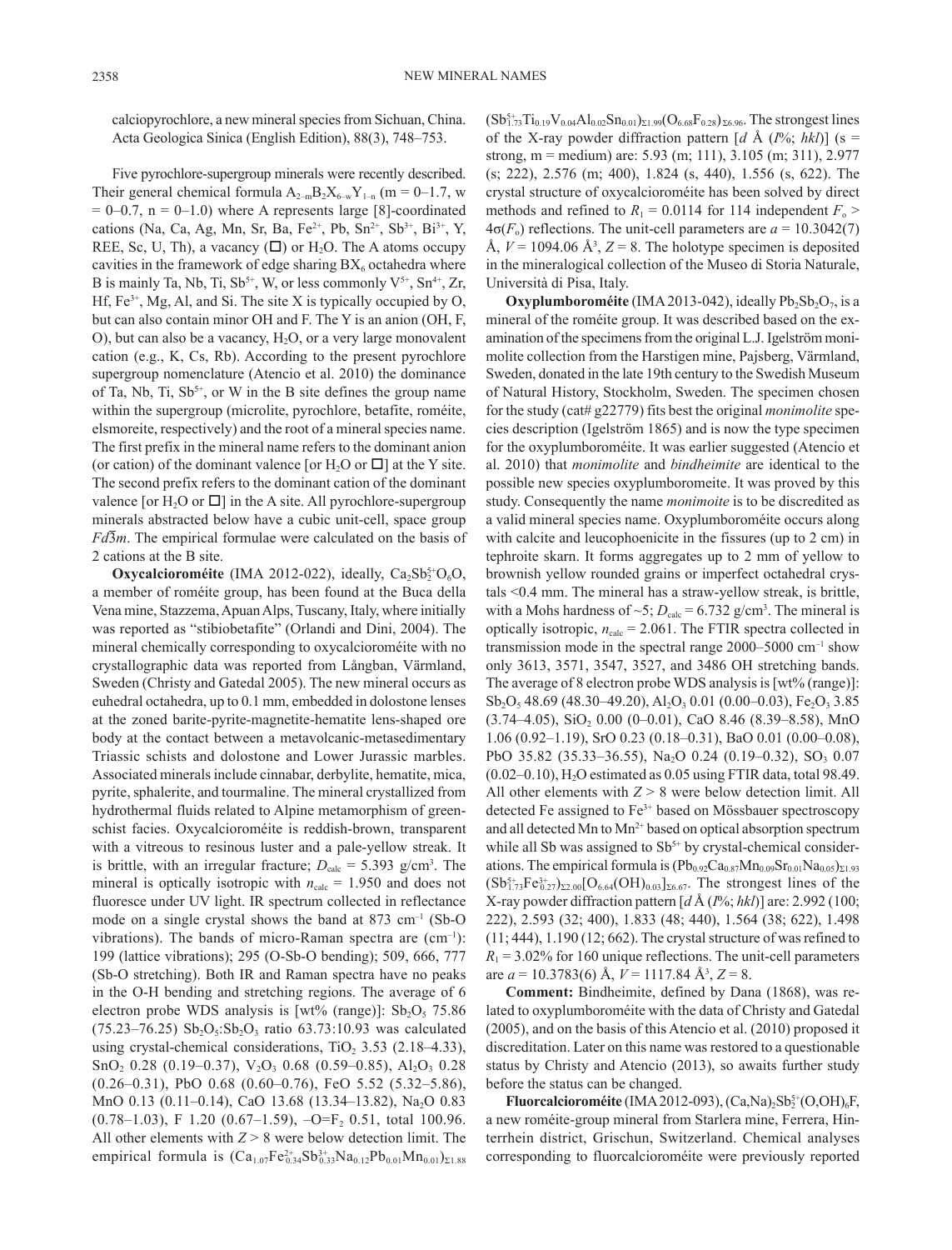from Fianel, Val Sterla and Starlera mines, Ferrera, Switzerland (Brugger et al. 1997; Brugger and Gieré 1999) and from Prašivá granitic pegmatites, Slovakia (Uher et al. 1998). Fluorcalcioroméite occurs in Mn-ore bodies up to 12 m thick (supposedly of synsedimentary-exhalative origin) generally hosted by dolomitic marbles, but also was found in direct contact with gneiss of the underlying basement. The intimately associated minerals are: braunite, hematite, calcite, quartz and, rarely, wallkilldellite. Fluorcalcioroméite forms yellow to orange translucent untwinned octahedra up to 1 mm with a vitreous to resinous luster and a white streak. The mineral does not fluoresce under UV light. Cleavage is not observed; fracture is conchoidal. It is brittle with Mohs hardness of  $\sim 5$ ;  $D_{\text{calc}} = 5.113$  g/cm<sup>3</sup>. The mineral is optically isotropic,  $n_{\text{calc}} = 1.826$ . The wavenumbers of Raman spectrum peaks are  $(cm^{-1})$ : 827, 790 (weak) overtones; 518 (strong), 468 (weak, shoulder) Sb-O stretching; 302 (weak) O-Sb-O bending; 3630, 3686 stretching vibrations of OH groups. The average of 13 electron probe WDS analysis is [wt% (range)]: Na2O 4.11 (3.75–4.44), CaO 15.41 (15.14–16.05), MnO 0.54 (0.43–0.67), CuO 0.01 (0–0.03), ZnO 0.01 (0–0.03), PbO 0.02  $(0-0.10)$ , Al<sub>2</sub>O<sub>3</sub> 0.10  $(0.03-0.26)$ , FeO 0.50  $(0.41-1.11)$ , Y<sub>2</sub>O<sub>3</sub>  $0.07(0.01-0.15),$  SiO<sub>2</sub> $0.04(0.02-0.12),$  TiO<sub>2</sub> $0.01(0-0.03),$  UO<sub>2</sub> 0.01 (0–0.03),  $\text{Sb}_2\text{O}_5$  76.18 (73.39–77.18), WO<sub>3</sub> 0.78 (0.61–1.80), F 2.79 (2.40–3.07), H<sub>2</sub>O 0.59 (by difference),  $-O=F_2$  1.17, total 100.00. The empirical formula is  $(Ca_{1.16}Na_{0.56}\Box_{0.22}Fe_{0.03}^{2+}Mn_{0.03}^{2+})_{\Sigma2.00}$  $(Sb_{1.98}^{5+}Al_{0.01}W_{0.01})_{\Sigma2.00}O_6[F_{0.62}(OH)_{0.28}O_{0.06}\Box_{0.04}]_{\Sigma1.00}$ . The strongest lines of the X-ray powder diffraction pattern [*d* Å (*I*%; *hkl*)] are: 5.934 (81; 111), 3.102 (20; 311), 2.969 (100; 222), 2.572 (6; 400), 1.979 (7; 333), 1.818 (8; 440), 1.551 (15; 622), 1.484 (5; 444). The crystal structure of was refined to an  $R_1 = 0.0106$ for 123 unique reflections. The unit cell parameters are  $a =$ 10.2987(8) Å,  $V = 1092.3 \text{ Å}^3$ ,  $Z = 8$ . Type material is deposited in the collections of the Museo Regionale di Scienze Naturali, Sezione di Mineralogia, Petrografia e Geologia, Torino, Italy. Cotype specimens are deposited in the RRUFF project and in the Museu de Geociências, Instituto de Geociências, Universidade de São Paulo, Brazil.

**Discussion:** The general formula should be written as  $(Ca, Na, \square)_{2}Sb_{2}^{5+}(O, OH)_{6}F$  based on charge balance.

**Fluorcalciomicrolite** (IMA 2012-036),  $(Ca, Na, \Box)$ <sub>7a</sub>, $O_6F$ , a new microlite-group, pyrochlore supergroup mineral described as an accessory mineral in the Volta Grande pegmatite, Nazareno, Minas Gerais, Brazil. The analyses corresponding to fluorcalciomicrolite have been reported earlier from Harding pegmatite, New Mexico, U.S.A. (Lumpkin et al. 1986) and then from various places in a number of papers but without a complete description. An intermediate member between fluorcalciomicrolite and fluornatromicrolite, close to NaCaTa<sub>2</sub>O<sub>6</sub>F, was studied by Andrade et al. (2011). In Volta Grande fluorcalciomicrolite is associated with microcline, albite, quartz, muscovite, spodumene, "lepidolite," cassiterite, tantalite-(Mn), monazite-(Ce), fluorite, "apatite," beryl, "garnet," epidote, magnetite, gahnite, zircon, "tourmaline," bityite, hydrokenomicrolite, and other microlite-group minerals under study. Fluorcalciomicrolite forms translucent colorless, adamantine to resinous, untwinned octahedral crystals up to 15 mm, occasionally modified by rhombododecahedral faces. It has a white streak, is brittle with a conchoidal fracture and no cleavage; Mohs hardness is  $4-5$ ;  $D_{\text{calc}} = 6.160 \text{ g/cm}^3$ . The mineral is optically isotropic,  $n_{\text{calc}} = 1.992$  and does not fluoresce under UV light. The main bands of the Raman spectrum  $(cm<sup>-1</sup>)$  are: 168, 187 (not assigned); 292, 331, 417 (X–B–X bending modes); 505, 664 (B–X octahedral bond stretching); 792, 891 (not assigned). The FTIR spectrum shows a doublet at  $3600-3581$  cm<sup>-1</sup> indicating the presence of OH groups. The average of 6 electron probe WDS analysis is  $[wt\%$  (range)]: Na<sub>2</sub>O 4.68 (4.41–4.83), CaO 11.24 (11.16–11.30), MnO 0.01(0–0.02), SrO 0.04 (0.01–0.06), BaO 0.02 (0-0.05),  $SnO<sub>2</sub> 0.63$  (0.50-0.80), UO<sub>2</sub> 0.02 (0-0.05), Nb<sub>2</sub>O<sub>5</sub>  $3.47 (3.14 - 3.81),$  Ta<sub>2</sub>O<sub>5</sub> 76.02 (74.61–77.43), F 2.80 (2.41–3.95),  $H<sub>2</sub>O$  0.48 (calc),  $-O=F<sub>2</sub> 1.18$ , total 98.23. The empirical formula is  $(Ca_{1.07}Na_{0.81}\Box_{0.12})_{\Sigma2.00}(Ta_{1.84}Nb_{0.14}Sn_{0.02})_{\Sigma2.00}[O_{5.93}(OH)_{0.07}]_{\Sigma6.00}[F_{0.79}]$  $(OH)_{0.21}]_{\Sigma1.0-0}$ . The strongest lines of the X-ray powder diffraction pattern [*d* Å (*I*%; *hkl*)] are: 5.997 (59; 111), 3.138 (83; 311), 3.005 (100; 222), 2.602 (29; 400), 2.004 (23; 511), 1.841 (23; 440), 1.589 (25; 533), 1.504 (24; 444). The crystal structure solved by direct methods and refined to  $R_1 = 0.0132$  for 147 unique reflections. The unit-cell parameters are  $a = 10.4191(6)$  Å, *V*  $= 1131.07 \text{ Å}^3$ ,  $Z = 8$ . Type material is deposited in the Museu de Geociências, Instituto de Geociências, Universidade de São Paulo, Brazil.

**Hydroxycalciopyrochlore** (IMA 2011-026), (Ca,Na,U,  $\Box$ <sub>2</sub>(Nb,Ti)<sub>2</sub>O<sub>6</sub>(OH), a new pyrochlore-group mineral, was described from the Maoniuping mine, Mianning County, Xichang prefecture, Sichuan Province, China. The mineral has previously been referred as betafite (Yang and Yan, 1991) and as *"calciobetafite"* (Zhang et al. 2003). Hydroxycalciopyrochlore was found in the rare-earth ore in an alkali feldspar granite and in aegirine-barite-calcite REE ore. Other associated minerals include celestine, albite, aegirine-augite, fluorite, parisite-(Ce), thorite, thorianite, zircon, galena, sphalerite, magnetite, and pyrite. The mineral forms mostly octahedral and less often dodecahedral or tetrahexahedral crystals up to 1 mm or their combinations. The crystal surface is covered by a thin yellow powdery coating. Hydroxycalciopyrochlore is translucent brownish-black, greenishblack, and black on fresh sections with a brown streak and an adamantine luster. It has a conchoidal fracture with no parting or cleavage. The Vickers microhardness (no load weight given) is 572 kg/mm<sup>2</sup> corresponding to 5.5 of the Mohs scale;  $D_{\text{meas}}$  $= 5.10(3)$  g/cm<sup>3</sup>;  $D_{\text{calc}} = 5.15$  g/cm<sup>3</sup>. Hydroxycalciopyrochlore does not dissolve in HCl and  $HNO<sub>3</sub>$ , but dissolves in  $H<sub>3</sub>PO<sub>4</sub>$ . In transmitted light the mineral is brown;  $n_{\text{calc}} > 1.9$ . In reflected light hydroxycalciopyrochlore is gray. The reflectance spectra were measured between 400 and 700 nm with 20 nm interval. The *R* values for the selected wavelengths [*R*% (nm)] are: 18.6 (400), 12.9 (460), 12.7 (480), 13.3 (540), 11.6 (560), 11.2 (580), 11.7 (600), 11.3 (640), 12.2 (660), 14.5 (700). The main IR spectrum peaks (cm–1) are: 933, 1143 (Nb-O octahedron vibrations); 1209 (Ca-O octahedron vibrations). The O-H stretching vibrations are hidden in the broad band centered at 3504 cm<sup>-1</sup>. DTA analysis shows endothermic effect at 230 °C (dehydration) and exothermic peaks at 568 and 598 °C (recrystallization from the metamict state). The average of 10 electron probe analysis is [wt% (range)]:  $Nb<sub>2</sub>O<sub>5</sub>$  36.36 (30.40–43.86), Ta<sub>2</sub>O<sub>5</sub> 1.78 (1.72–1.85), TiO<sub>2</sub> 15.23  $(12.10-18.06),$  Al<sub>2</sub>O<sub>3</sub> 0.15 (0.10-0.18), Ce<sub>2</sub>O<sub>3</sub> 2.02 (1.47-2.76),  $Y_2O_3$  0.13 (0.09–0.18), UO<sub>2</sub> 25.87 (22.13–27.95), ThO<sub>2</sub> 0.26 (0.22–0.31), PbO 0.11 (0–0.24), CaO 9.89 (8.95–11.37), FeO 0.42 (0.32–0.60), MgO 0.08 (0.07–0.08), Na<sub>2</sub>O 4.25 (3.04–4.85),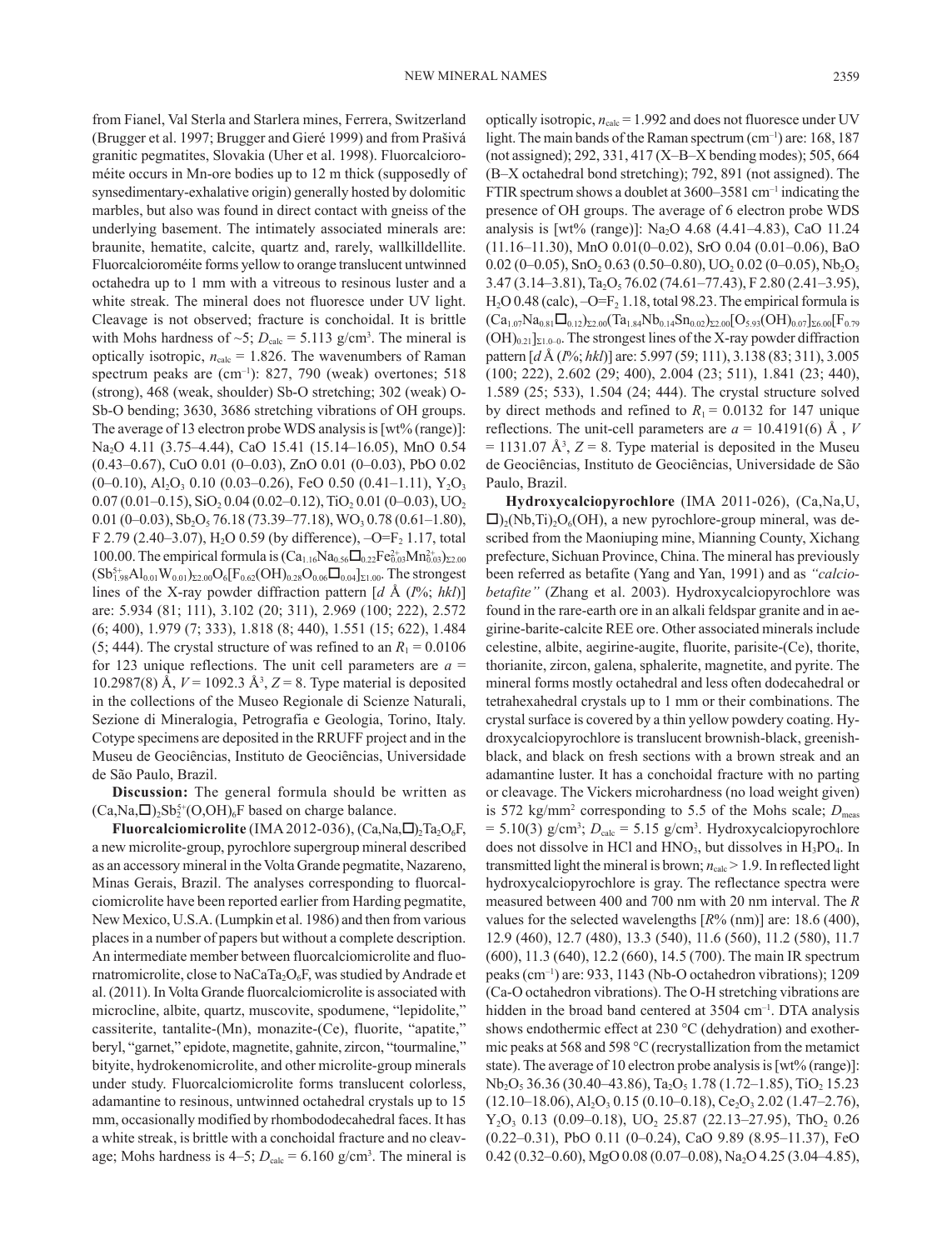F 0.38 (0.19–0.48), H<sub>2</sub>O (by stoichiometry) 2.15,  $-O=F_2$  0.16, total 98.92. The empirical formula is  $(Ca_{0.74}Na_{0.58}U_{0.40}Ce_{0.05}Fe_{0.02}$  $\Box_{0.21}$ )<sub>Σ2.00</sub>(Nb<sub>1.15</sub>Ti<sub>0.80</sub>Ta<sub>0.03</sub>Al<sub>0.01</sub>Mg<sub>0.01</sub>)<sub>Σ2.00</sub>O<sub>6.02</sub>[(OH)<sub>1.01</sub>F<sub>0.09</sub>]<sub>Σ1.10</sub>. No diffraction lines could be obtained in the X-ray diffraction experiments due to metamict state of the mineral. After heating the sample twice at 900 and 1000 °C in the air the mineral was recrystallized. The strongest lines of the X-ray powder diffraction pattern [*d* Å (*I*%; *hkl*)] are: 2.966 (100; 222), 2.569 (18; 004), 1.814 (34; 044), 1.546 (21; 226), 1.480 (5; 444), 1.2815 (5; 008), 1.1776 (5; 266). The crystal structure solved by direct methods and refined to *R*= 0.09. The unit-cell parameters are *a*  $= 10.381(4)$  Å,  $V = 1118.7$  Å<sup>3</sup>,  $Z = 8$ . Type material is deposited in the Geological Museum of China, Beijing, China. **D.B.**

**Comment:** The authors did not mention that the minerals with the composition match to that of hydroxycalciopyrochlore are common and were described in a number of papers from a various locations under the names pyrochlore, hydropyrochlore, betafite, and other names before the new pyrochlore supergroup nomenclature was applied. The one chosen to be a type (neotype) is far from end-member and is metamict.

#### **References cited**

- Andrade, M.B., Atencio, D., Menezes Filho, L.A.D., and Ellena, J. (2011) The crystal structure of a microlite-group mineral with a formula near NaCaTa<sub>2</sub>O<sub>6</sub>F from the Morro Redondo mine, Coronel Murta, Minas Gerais, Brazil. Canadian Mineralogist, 49, 615–621.
- Atencio, D., Andrade, M.B., Christy, A.G., Gieré, R., and Kartashov, P.M. (2010) The pyrochlore supergroup of minerals: nomenclatunomenclature. Canadian Mineralogist, 48, 673–698.
- Brugger, J., and Gierè, R. (1999) As, Sb, Be and Ce enrichment in minerals from a metamorphosed Fe-Mn deposit, Val Ferrera, Eastern Swiss Alps. Canadian Mineralogist, 37, 37–52.
- Brugger, J., Gierè, R., Graeser, S., and Meisser, N. (1997) The crystal chemistry of roméite. Contributions to Mineralogy and Petrology, 127, 136–146.
- Christy, A.G., and Atencio, D. (2013) Clarification of status of species in the pyrochlore supergroup. Mineralogical Magazine, 77, 13–20.
- Christy, A.G. and Gatedal, K. (2005) Extremely Pb-rich rock-forming silicates including a beryllian scapolite and associated minerals in a skarn from Långban, Värmland, Sweden. Mineralogical Magazine, 69, 995–1018.

Dana, J.D. (1868) A System of Mineralogy (5th ed.). Wiley, New York.

- Igelström, L.J. (1865) Nya och sällsynta mineralier från Vermland. Öfversigt af Kongl. Vetenskaps-Akademiens Förhandlingar, 22, 227–229.
- Lumpkin, G.R., Chakoumakos, B.C., and Ewing, R.C. (1986) Mineralogy and radiation effects of microlite from the Harding pegmatite, Taos County, New Mexico. American Mineralogist, 71, 569–588.
- Orlandi, P., and Dini, A. (2004) Die mineralien der Buca della Vena mine, Apuaner Berge, Toskana, Italien. Lapis, 1, 11–24.
- Uher, P., Černý, P., Chapman, R., Határ, J., and Miko, O. (1998) Evolution of Nb,Ta-oxide minerals in the Prašivà granitic pegmatites, Slovakia. II. External hydrothermal Pb,Sb overprint. Canadian Mineralogist, 36, 535–545.
- Yang, G., and Yan, C. (1991) Betafite in aegirine alkali feldspar granite massif, Mianning county, Sichuan province, China. Journal of Mineralogy and Petrology, 11, 9–13.
- Zhang, R., Du, C., and Long, Z. (2003) The discovery of calciobetafite in China. Journal of Mineralogy and Petrology, 23, 5–8.

### **Schlüterite-(Y)\***

M.A. Cooper, T.A. Husdal, N.A. Ball, Y.A. Abdu, and F.C. Hawthorne (2013) Schlüterite-(Y), ideally (Y,REE)<sub>2</sub>Al(Si<sub>2</sub>O<sub>7</sub>)  $(OH)$ <sub>2</sub>F, a new mineral species from the Stetind pegmatite, Tysfjord, Nordland, Norway: description and crystal structure. Mineralogical Magazine, 77(3), 353–366.

Schlüterite-(Y) (IMA 2012-015), ideally (Y,REE)<sub>2</sub>Al(Si<sub>2</sub>O<sub>7</sub>)  $(OH)$ <sub>2</sub>F, is a new silicate mineral from the Stetind pegmatite, Tysfjord, Nordland, Norway. The new mineral occurs in small cavities of fluorite masses associating with bastnäsite-(Ce), Y-fluorite, fluorthalénite-(Y), hematite, hundholmenite- (Y), kuliokite-(Y), perbøeite-(Ce), törnebohmite-(Ce), and vyuntspakhkite-(Y). Schlüterite-(Y) forms dense, fibrous, radiating aggregates up to 2 mm diverging to individual needle-like crystals in cavities that are up to 1 mm long and 0.025 thick. Crystals are acicular to bladed, flattened on {001} and elongated along  $[010]$  with dominant form  $\{001\}$ . Schlüterite- $(Y)$  is pale pink transparent with a white streak and vitreous luster, is brittle with an irregular fracture, has no cleavage or parting and has a Mohs hardness of 5½–6. The density was not be measured due to the fibrous nature of the crystals;  $D_{\text{calc}} = 1.82 \text{ g/cm}^3$ . The mineral does not fluoresce under short-wave ultraviolet light. Schlüterite-(Y) is non-pleochroic, optically biaxial (+),  $\alpha$  = 1.755(5), β = 1.760(5),  $\gamma$  = 1.770(5),  $2V_{obs}$  = 71.8(5)°, and  $2V_{calc}$  $= 71^{\circ}$ ; *X* ^ *a* = 83.1° (β obtuse), *Y* // *b*, *Z* ^ *c* = 50.3° (β acute). The main absorption bands of the IR spectrum  $(cm<sup>-1</sup>)$  are: 3588 and 3453 (O-H stretching); 1071, 1046, 966, 915, and 860 (Si-O stretching). The absence of a band at  $\sim$ 1630 cm<sup>-1</sup> indicates the absence of H<sub>2</sub>O in the structure. The average of 6 electron probe WDS analyses gives [wt% (range)]:  $SiO<sub>2</sub> 22.64$  (22.22–23.25), Al<sub>2</sub>O<sub>3</sub> 9.45 (9.22–9.77), Y<sub>2</sub>O<sub>3</sub> 15.35 (13.99–16.00), La<sub>2</sub>O<sub>3</sub> 3.25  $(2.97-3.43)$ , Ce<sub>2</sub>O<sub>3</sub> 9.69 (8.45–11.97), Pr<sub>2</sub>O<sub>3</sub> 2.05 (1.92–2.38),  $Nd<sub>2</sub>O<sub>3</sub>$  9.50 (8.82–10.50),  $Sm<sub>2</sub>O<sub>3</sub>$  3.57 (3.33–3.83),  $Gd<sub>2</sub>O<sub>3</sub>$  4.65  $(4.41-4.86), \overline{Dy_2O_3}$  4.21  $(4.06-4.38), \overline{Er_2O_3}$  2.31  $(2.20-2.49),$  $Yb<sub>2</sub>O<sub>3</sub>$  1.86 (1.73–2.02), F 2.71 (1.95–2.93), H<sub>2</sub>O (calc. by crystal-structure analysis)  $3.78$ ,  $-O=F<sub>2</sub> 1.14$ , sum  $93.88$  wt%. The low sum is due to the analysis having to be done on an unpolished surface of a very thin grain. The empirical formula  $(Yr_{0.73}Ce_{0.32}Nd_{0.30}Gd_{0.14}Dy_{0.12}La_{0.11}Sm_{0.11}Pr_{0.07}Er_{0.06}Yb_{0.05})_{\Sigma2.01}$  $\text{Al}_{0.99}\text{Si}_{2.01}\text{O}_7(\text{OH})_{2.24}\text{F}_{0.76}$  based on 10 anions with (OH)+F = 3 pfu. The strongest lines in the X-ray powder-diffraction pattern [*d* Å (*I*%; *hkl*)] are: 4.769 (100; 012), 2.972 (55; 214), 3.289 (51; 112), 2.728 (49; 216), 2.810 (37; 020), 3.013 (37; 116), 4.507 (36; 004). Single-crystal X-ray diffraction data collected on a crystal of size  $7 \times 25 \times 200$  µm refined to  $R_1 = 0.018$  for 1422 unique reflections shows schlüterite-(Y) is monoclinic, space group  $P2_1/c$ , *a*  $= 7.0722(2)$ ,  $b = 5.6198(1)$ ,  $c = 21.4390(4)$  Å,  $\beta = 122.7756(3)$ °,  $V = 716.43 \text{ Å}^3$ ,  $Z = 4$ . The structure of schlüterite-(Y) consists of  $\text{Al}(\text{OH})_4\text{O}_2$  octahedra that share (OH)-(OH) edges to form [M $\phi_4$ ] decorated by  $(Si_2O_7)$  groups that bridge O vertices of neighbouring octahedra in a staggered fashion on either side of the chain. These  $[A(OH)_{2}(Si_{2}O_{7})]$  chains extend parallel to **b**, and are linked into a framework by 8- and 9-coordinated (Y,REE) cations both directly and through (Y,REE)-F-(Y,REE) linkages, and through  $H \cdots F$  hydrogen bonds. The mineral is named in honor of Jochen Schlüter (b.1955), curator and director of the Mineralogical Museum of the University of Hamburg since 1988. The holotype specimen of schlüterite-(Y) have been deposited in the mineral collection of the Department of Natural History, Royal Ontario Museum, Toronto. Cotype specimens were deposited in in the collections of the Natural History Museum, Oslo, Norway. **O.C.G.**

# **Švenekite\***

P. Ondruš, R. Skála, J. Plášil, J. Sejkora, F. Veselovský, J. Čejka, A. Kallistová, J. Hloušek, K. Fejfarová, R. Škoda, M. Dušek, A. Gabašová, V. Machovič, and L. Lapčák (2013) Švenekite,  $Ca[AsO<sub>2</sub>(OH)<sub>2</sub>]$ <sub>2</sub>, a new mineral from Jáchymov, Czech Republic. Mineralogical Magazine, 77(6), 2711–2724.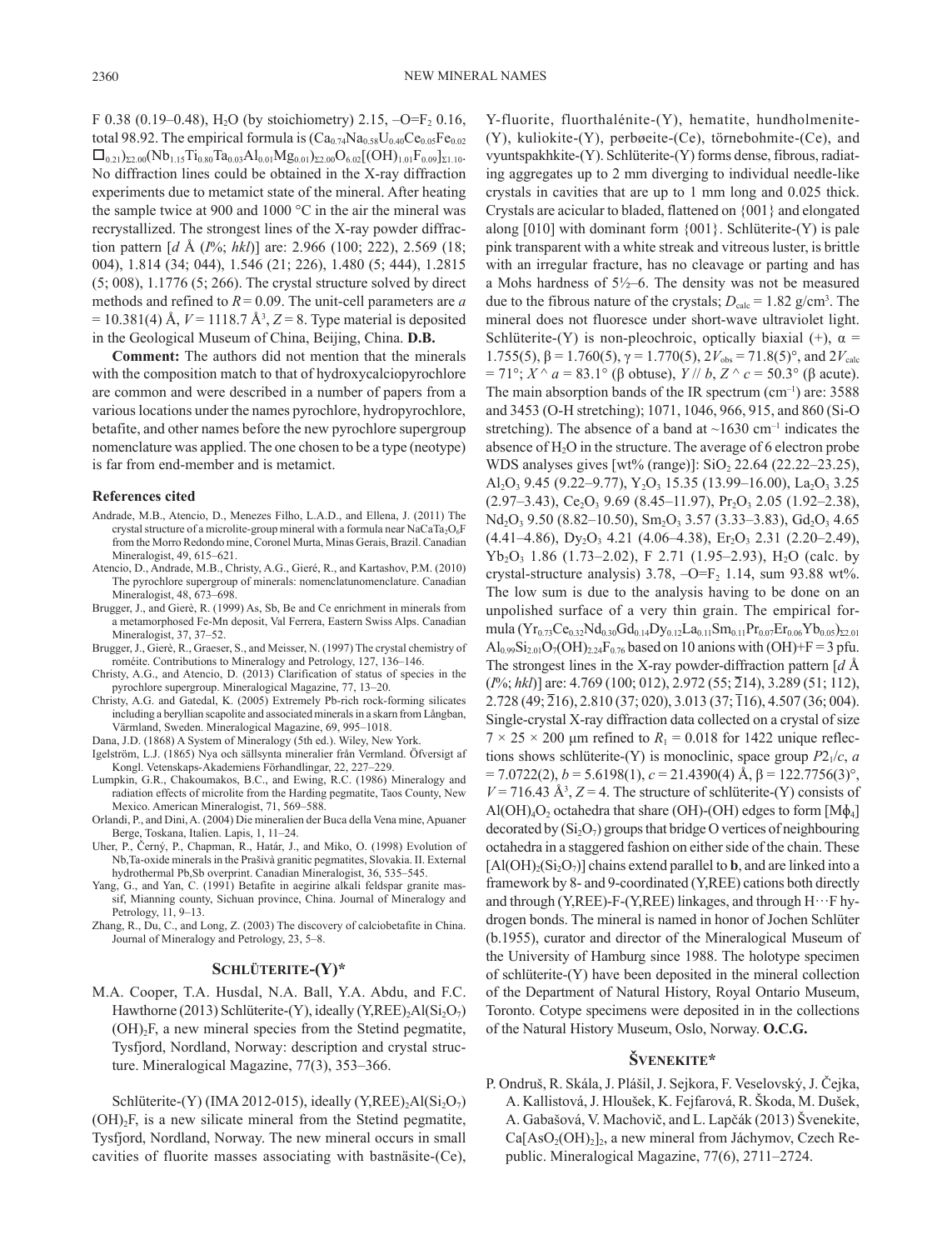Švenekite (IMA 1999-007), ideally Ca $[AsO_2(OH)_2]_2$ , is a new supergene arsenate mineral occurring in the Geschieber vein, Jáchymov ore district, Western Bohemia, Czech Republic. The mineral was first described as an unnamed mineral phase from the Jáchymov ore district under the acronym "CAS" (Ondruš et al. 1997), and its occurrence was shortly described by Ondruš et al. (2003). Švenekite occurs as a supergene mineral that grows directly on granite rocks isolated from other arsenates, which are common in Jáchymov. The mineral crystallized from concentrated strongly acidic solution with a strong circulation, which carried arsenic acid produced by decomposition of native arsenic or arsenides common in the Geschieber vein. Švenekite forms clear transparent coatings composed of indistinct radiating to rosette-shaped aggregates up to 3 mm across with a glassy luster, but also white botryoidal crusts with a matte or lustrous surface. The rosettes are composed of thin lens- to blade-shaped crystals, usually 100–150 μm in length. The new mineral is transparent to translucent, has a white streak, vitreous luster, is brittle with an uneven fracture and has very good cleavage on {010}. The Mohs hardness is  $\sim$ 2;  $D_{\text{meas}}$  = 3.16(1),  $D_{\text{calc}}$  = 3.26 g/cm<sup>3</sup>. Some crystals were found to display faint striations and/or minute hollows. Švenekite does not fluoresce under ultraviolet light. It is biaxial,  $\alpha' = 1.602(2)$ ,  $\gamma' = 1.658(2)$ , and is non-pleochroic. The optical sign and main refractive indexes could not be measured;  $n_{\text{calc}}$  =1.62. The main absorption bands of Raman spectrum (cm<sup>-1</sup>) are: 3368, 2917, and 2385  $[v(O-H)]$  stretching vibrations of hydrogen-bonded hydroxyl ions], 929, 901, 871, and 840 (*v*<sup>1</sup> symmetric As-O vibrations of the  $[(AsO<sub>2</sub>(OH)<sub>2</sub>]$  groups), 753 and 726  $(v_3$  antisymmetric and  $v_1$  symmetric As-OH stretching vibrations), 541 and 498 (δ As-OH out-of-plane bending vibrations), 417, 393, and 358  $[v_4(\delta)$  O-As-O bending vibrations], 330 and 289  $[v_2(\delta)$  O-As-O bending vibrations], 268 and 223 [*v*(OH-O) vibrations], 172 (lattice modes). The main absorption bands of IR spectrum (cm<sup>-1</sup>) are: 3400, 3371, 2965, 2930, and 2386 [*v*(O-H) stretching vibrations of hydrogen-bonded hydroxyl ions]; 913, 882, and 807  $(v_3)$  antisymmetric As-O vibrations of the  $[(AsO<sub>2</sub>(OH)<sub>2</sub>]$  groups); 745 and 711 ( $v<sub>3</sub>$  antisymmetric and *v*1 symmetric As-OH stretching vibrations); 600, 536, and 498 (δ As-OH out-of-plane bending vibrations). The average of 10 electron probe WDS analyses on the holotype specimen is [wt% (range)]: CaO 17.51 (17.03–17.87), MgO 0.12 (0.00–0.19), As<sub>2</sub>O<sub>5</sub> 70.56 (69.21–71.64), P<sub>2</sub>O<sub>5</sub> 0.64 (0.39–0.85), SO<sub>3</sub> 0.18 (0.05–0.91), H2O (calc. by stoichiometry) 11.22 (11.01–11.38), total 100.23. The empirical formula  $(Ca_{1.00}Mg_{0.01})_{\Sigma1.01} [AsO_2]$  $(OH)_2]_{1.96}[PO_2(OH)_2]_{0.03}(SO_4)_{0.01}$  based on As+P+S = 2 apfu. The average of 5 electron probe WDS analyses on a cotype specimen is [wt% (range)]: Na<sub>2</sub>O 0.12 (0.08–0.15), CaO 17.26  $(16.96-17.43)$ , MgO 0.17  $(0.14-0.25)$ , SiO<sub>2</sub> 0.10  $(0.04-0.22)$ , As<sub>2</sub>O<sub>5</sub> 71.27 (70.51-72.37), P<sub>2</sub>O<sub>5</sub> 0.08 (0.04-0.12), SO<sub>3</sub> 0.15  $(0.07-0.22)$ , H<sub>2</sub>O (by stoichiometry) 11.19 (11.08–11.36) total 100.35. The empirical formula  $(Ca_{0.99}Mg_{0.01}Na_{0.01})_{\Sigma1.01}[AsO<sub>2</sub>]$  $(OH)_2$ <sub>1.99</sub> $[PO_2(OH)_2]_{0.01} (SiO_4)_{0.01} (SO_4)_{0.01}$  based on As+P+Si+S = 2 apfu. The strongest lines in the X-ray powder-diffraction pattern [*d* Å (*I*%; *hkl*)] are: 3.968 (33; 210), 3.766 (35; 211), 3.697 (49; 101), 3.554 (100; 020), 3.259 (33; 220), and 3.097 (49; 121). The unit-cell parameters refined from powder-diffraction data are:  $a = 8.5482(3), b = 7.6945(3), c = 5.7180(2)$  Å,  $\alpha = 92.602(2)$ °,  $β = 109.867(2)°$ ,  $γ = 109.910(2)°$ , and  $V = 327.01$  Å<sup>3</sup>. Single-

crystal X-ray diffraction data collected on a crystal of size 0.13  $\times$  0.04  $\times$  0.02 mm refined to *R*<sub>1</sub> = 0.0250 for 1309 unique *I*  $\ge$  $3\sigma(I)$  reflections. Švenekite is triclinic, space group  $P\overline{1}$ , with *a* = 8.5606(5), *b* = 7.6926(6), *c* = 5.7206(4) Å, α = 92.605(6), β = 109.9002(6), γ = 109.9017(6)°, *V* = 327.48 Å3 , *Z* = 2. The structure of svenekite consists of sheets of corner-sharing  $CaO<sub>8</sub>$ polyhedra and  $AsO<sub>2</sub>(OH)$ <sub>2</sub> groups, stacked parallel to  $(001)$  and where adjacent sheets are linked by hydrogen bonds. The mineral is named in honor of Jaroslav Švenek, the former curator of the mineralogical collection of the National Museum in Prague, Czech Republic. The holotype specimen of švenekite has been deposited in the mineral collection of the National Museum in Prague, Czech Republic. **O.C.G.**

### **Reference cited**

- Ondruš, P., Veselovský, F., Skála, R., Císařová, I., Hloušek, J., Frýda, J., Vavří , I., Čejka, J., and Gabašová, A. (1997) New naturally occurring phases of secondary origin from Jáchymov (Joachimsthal). Journal of the Czech Geological Society, 42, 77–107.
- Ondruš, P., Veselovský , F., Gabašová, A., Hloušek, J., and Šrein, V. (2003) Supplement to secondary and rock-forming minerals of the Jáchymov ore district. Journal of the Czech Geological Society, 48(3-4), 149–155.

# **Tangdanite\***

M. Zhesheng, L. Guowu, N.V. Chukanov, G. Poirier, and S. Nicheng (2014) Tangdanite, a new mineral species from the Yunnan Province, China and the discreditation of 'clinotyrolite'. Mineralogical Magazine, 78(3), 559–569.

Tangdanite (IMA 2011-096), ideally  $Ca_2Cu_9(AsO_4)_4(SO_4)_{0.5}$  $(OH)_{9}·9H_{2}O$ , is a new mineral found in the oxidized zone (gossan) of an As-bearing Cu sulfide deposit in the Tangdan and Nanniping mines southeast Dongchuan copper mining district, Dongchuan County, Kunming City Prefecture, Yunnan Province, China. The mineral was previously described (Ma et al. 1980) under the name "clinotyrolite," but was not submitted to nor recognized by the IMA. Further study established that chemically and structurally the new mineral is different from tyrolite. The name "clinotyrolite" was discredited, and the new mineral tangdanite was approved. The mineral was named after its locality at the Tangdan mine. It was found in the Cu ore veins hosted by the Luoxue dolomite of the Kunyang Group. Tangdanite is associated with chalcopyrite, bornite, chalcocite, covellite, tennantite, enargite, cuprite, and with secondary malachite, azurite, copper, and brochantite. The mineral is emerald green to dark green with a light-green streak and a pearly to silky luster. Flaky crystals of tangdanite of about 0.5 mm form radiating or foliated aggregates up to 3 mm in size. The crystals are flattened parallel to (100) and elongated along [001]. Tangdanite has {100}, {010}, {001}, and {013} forms, a tabular habit and no twinning. The new mineral has a perfect cleavage on {100}, it is sectile with no any parting. The microhardness  $VHN<sub>50</sub> = 42.8$  $(42.0-43.6)$  kg/mm<sup>2</sup> corresponding to  $2-2\frac{1}{2}$  of Mohs scale;  $D_{obs}$  $= 3.22$ ,  $D_{\text{calc}} = 3.32$  g/cm<sup>3</sup>. No fluorescence was observed in short- or long-wave UV light. Tangdanite is optically biaxial (–),  $\alpha$  = 1.666,  $\beta$  = 1.686, and  $\gamma$  = 1.694;  $2V_{obs}$  = 65–66°,  $2V_{calc}$  $= 64^\circ$ . The orientation is  $Y = b$ ;  $Z^\wedge a = 3-4^\circ$ ,  $X^\wedge c = 7-8^\circ$ . The mineral is weakly pleochroic, with  $Z =$  medium green and  $Y =$ yellow green. The bands on IR spectrum are  $(cm^{-1})$ : 402, 475, 671, 810, 850, 940, 1029, 1080, 1121, 1604, 1640, 300, 3340, and